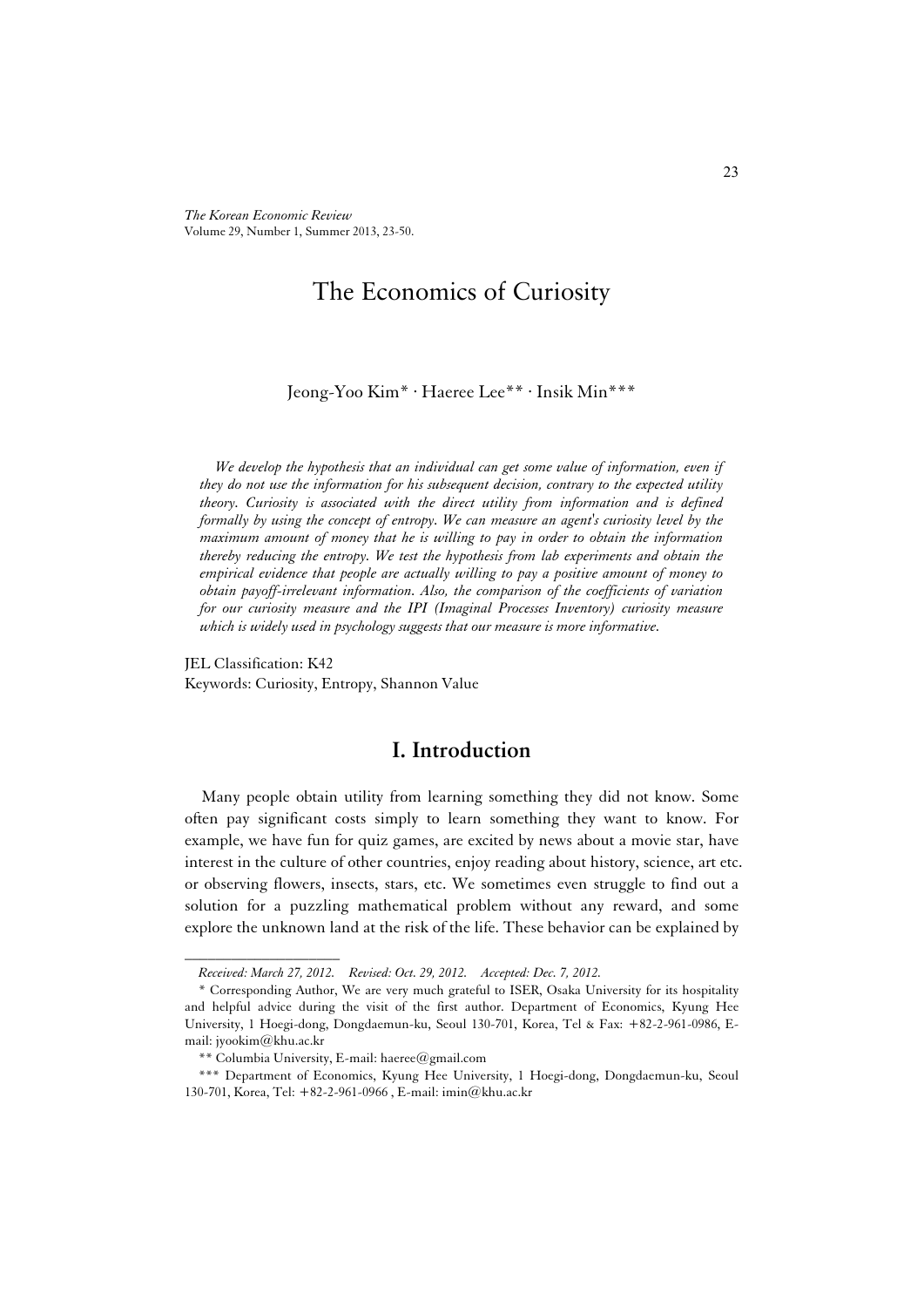the notion of "curiosity."

\_\_\_\_\_\_\_\_\_\_\_\_\_\_\_\_\_\_\_\_

In this paper, we define curiosity in a formal way. In plain English, curiosity is defined by someone's propensity to learn something unknown to him.<sup>1</sup> The motive of learning something may be various,<sup>2</sup> but we distinguish mainly between two motives; one is to avoid risks associated with an uncertain monetary outcome and the other is purely to want to know it without any monetary concerns.<sup>3</sup> In the former case, information gives indirect utility, while it gives direct utility in the latter case. We will call only the latter motive curiosity. For instance, if a person is eager to know the answer for a quiz question "What is the oldest existing firm in the world?" or "What is the highest mountain in Europe?," it must be out of curiosity, but if a person who is thinking of investing in stocks wants to know "What will be the interest rate next month?," it is not.

Curiosity is a personal characteristic, so the intensity of curiosity can vary across individuals.4 Insofar as curiosity is associated with an individual's utility obtained from some information, it is natural that each individual attaches a different value to given information. Then, what can be used as an index for an individual's curiosity? How can we measure his valuation for information? For the purpose, the information theory can provide a useful index of curiosity.

Entropy is a measure of disorder or a measure of the uncertainty. It quantifies information (usually in bits). For example, a fair coin has an entropy of one bit. However, if an agent knows that the outcome of the coin toss is Head, the entropy is zero, because there is no further information necessary to communicate. A fair dice

<sup>&</sup>lt;sup>1</sup> Litman (2005) defines curiosity by the "desire to know, to see or to experience leading to exploratory behavior directed towards the acquisition of new information." Here, seeing and experiencing are both to acquire new information, i.e, to know it. Therefore, in a broad sense of the word "know", the phrase "to see or to experience" may be considered as redundant, although psychologists distinguish sensory curiosity (perceptual curiosity) for sensing experience from cognitive curiosity (epistemic curiosity) for knowing experience. See Berlyne (1954), Loewenstein (1994) and Litman and Spielberger (2003).

 $3$  Berlyne (1960) believes that curiosity is a motivational prerequisite for exploratory behavior. The term curiosity is used both as a description of a specific behavior as well as a hypothetical construct to explain the same behavior. Exploration refers to all activities concerned with gathering information about the environment. This leads to the conflict and question of whether exploratory behavior should be defined in terms of the movements that an animal or human performs while exploring or in terms of the goal or purpose of the behavior observed. A clear distinction between these two may not always be possible.

Condry (1977) distinguishes curiosity as "intrinsic" and "extrinsic." While extrinsic curiosity is to receive an external reinforcement, intrinsic curiosity is independent of external reward, such as play, imaginative behavior etc. Thus, intrinsic curiosity corresponds with our latter motive. Also, Wohlwill (1981) calls it *affective* curiosity (or exploration) whose examples include children's high level play for the pure joy of it and adults' philosophizing. 4

 $<sup>4</sup>$  It is reported that the intensity of curiosity is both inherited and acquired. While Saxe and Stollak</sup> (1971) found some evidences for the social learning theory that both parental reinforcement and modeling foster children's curiosity, the characteristic of curiosity is recently found in genomes. See Fidler *et al.* (2007).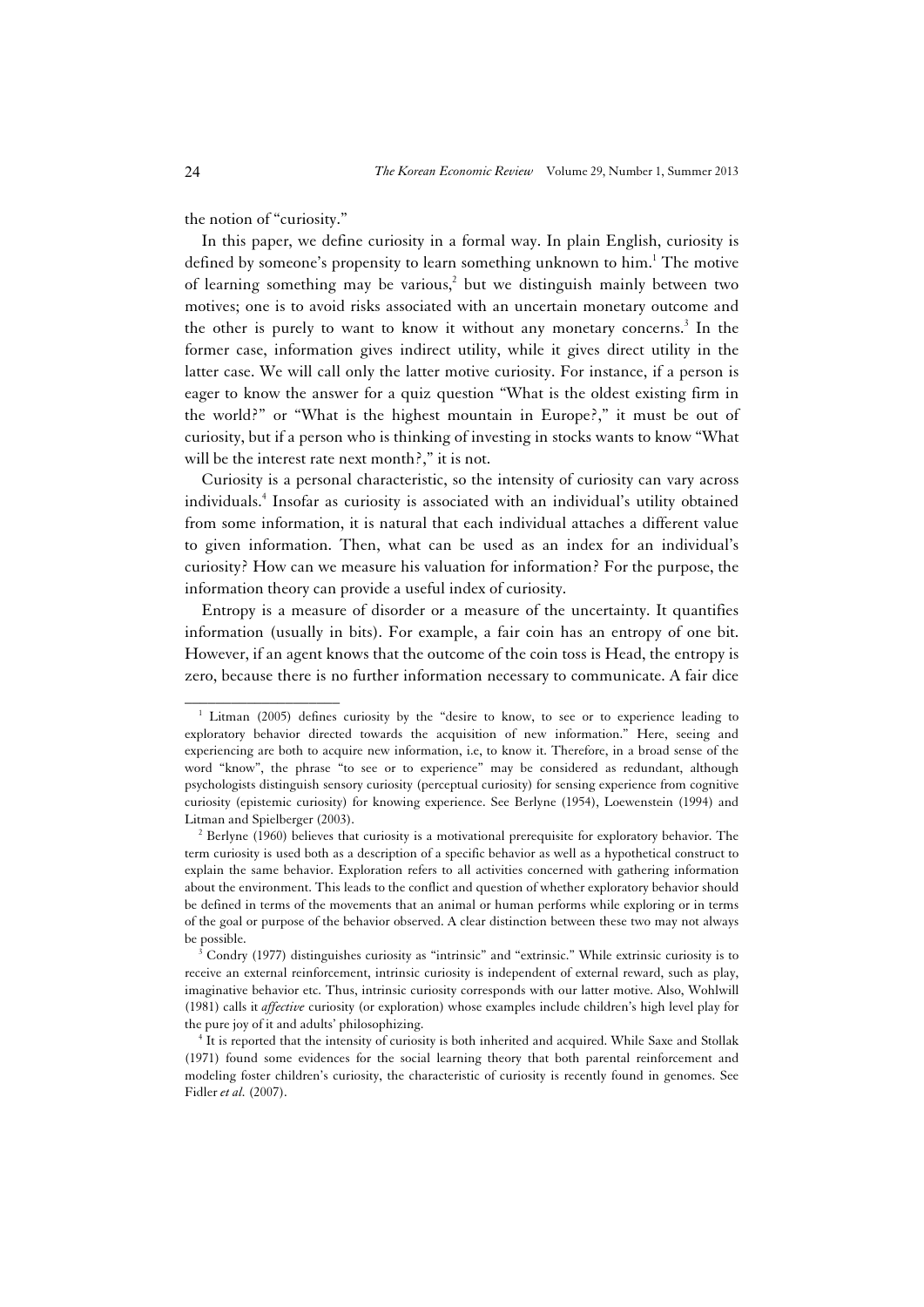has a higher entropy than a fair coin, because it has more equally likely outcomes.

If an agent does not know the value of a random outcome, curiosity indicates that he wants to know it. This means that he has a valuation for the information. Note that the value of information can be measured by entropy.<sup>5</sup> This implies that learning the value of a random outcome by obtaining information is a process of reducing entropy,<sup>6</sup> and naturally we can conclude that *curiosity is a biological mechanism to lower entropy.*<sup>7</sup>

Learning an unknown value can be done by spending some resources in acquiring the information. The more curious he is of the random outcome, the more resources he will be willing to invest. Thus, we can use the maximum amount of money that an agent is willing to pay in order to obtain information as the proxy for his intensity of curiosity. In analogy with risk preference, we will say that an individual is curious if he is willing to pay a positive amount of money to obtain given information, or otherwise he is incurious.<sup>8</sup> Also, we will say that an individual is more curious than another if he is willing to pay more to acquire given information.

If it is too costly to obtain full information, people may alternatively want to acquire noisy, partial information in a less costly way in order to satisfy their curiosity at least partially thereby reducing their entropy. The information theory predicts that people will be willing to pay more to obtain a more informative signal for the information.

To test the hypothesis that people may get positive utility simply from learning the value of a payoff-irrelevant random outcome, we perform a laboratory experiment. After recruiting about 40 subjects in a random and public way, we provide 40 questions which may arouse their curiosity and ask them to respond by mouse-clicking which is costly in terms of their reward they will be paid after the experiment. The questions are categorized into two groups (interpersonal questions and impersonal questions) $^9$  à la Imaginal Processes Inventory (IPI) measure which

 $5$  The attempt to interpret entropy as the value of information was begun by Kelly (1956) and then has been succeeded to Bellman and Kalaba (1957), Marschak (1959) and Arrow (1972).

 $6$  The view of curiosity from an information-gap perspective dates back to William James (1890) [1950]). Also, see Kreitler, Zigler, and Kreitler (1974) for an interesting view on the entropyinterpretation of curiosity. 7

<sup>&</sup>lt;sup>7</sup> Erwin Schrödinger (1944), in his famous book "What is Life?", used the concept of negative entropy. By the concept, he meant that a living system exports entropy in order to maintain its own entropy as a low level. It is an interesting analogy that information entropy is reduced by a flow of energy which can be initiated by curiosity. 8

This case includes that an individual is reluctant to know something, i.e., he even wants to pay a positive amount of money in returns for leaving him ignorant of the information. For example, some patients may not want any information about their fatal medical conditions. 9

<sup>&</sup>lt;sup>9</sup> The importance of this categorization is widely recognized in psychology. For example, Glambra *et al.* (1992) show that "women showed an increase in impersonal-mechanical curiosity and a decline in interpersonal curiosity ... men were unchanged on both curiosity measures." We ignore sensory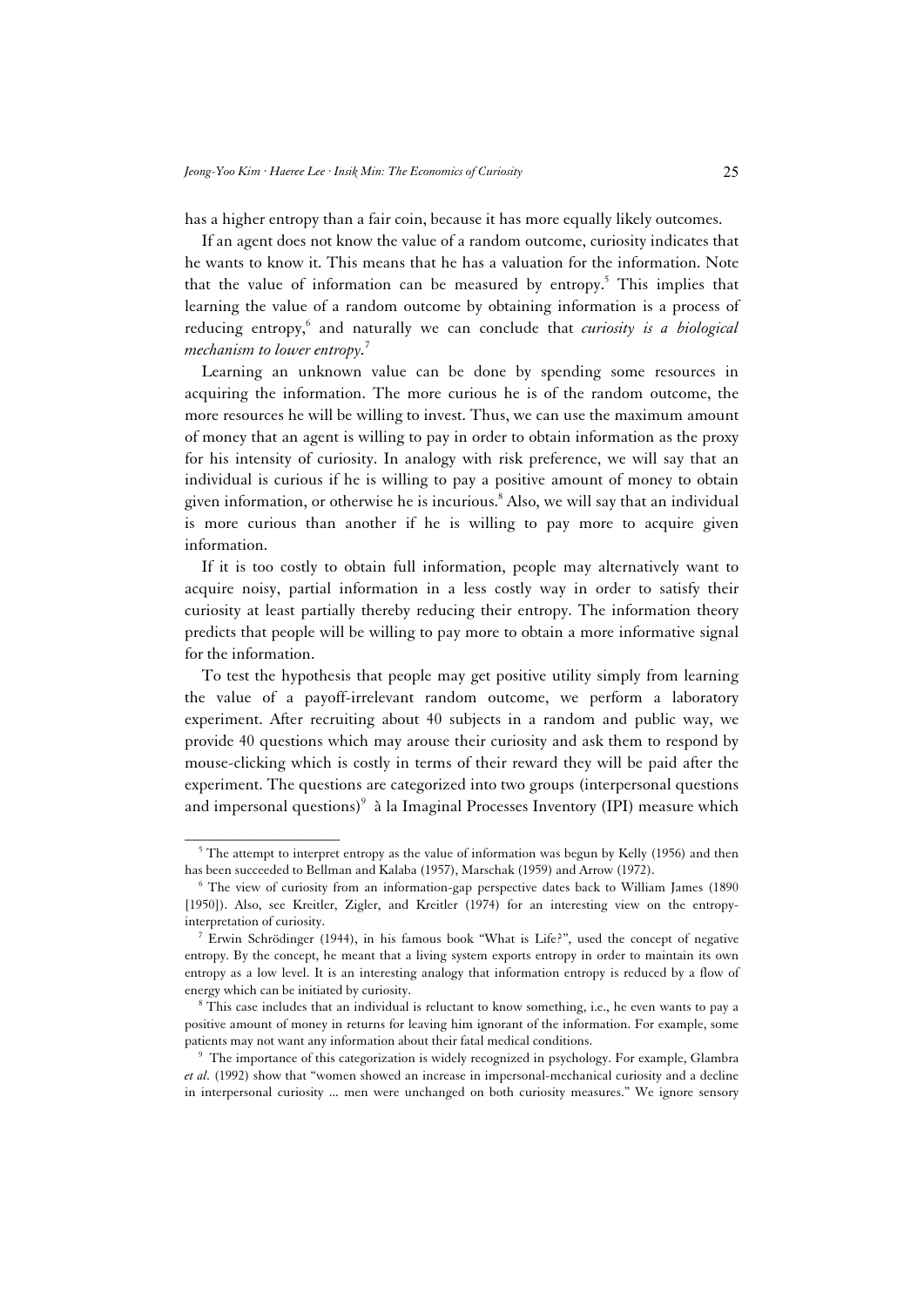has been widely used in psychology.<sup>10</sup>

The experimental results suggest that people are actually willing to pay a positive amount of money to obtain payoff-irrelevant information, and that their willingness-to-pay (WTP) for full information is on average higher than their WTP for partial information. Both results seem to support the hypothesis and the explanation of curiosity based on entropy. We also find that the curiosity level of an individual for persons (interpersonal questions) is positively correlated with his curiosity level for objects (impersonal questions). In addition, we compare our curiosity measure (WTP) of an individual with Imaginal Processes Inventory (IPI) measure which has been widely used in psychology since Singer and Antrobus (1970) invented it. The distributions of WTP and IPI over subjects seem to suggest that our measure is more informative than IPI measure in the sense that the former tends to have a higher coefficient of variation than the latter, that is, its distribution is more disperse across individuals. Interestingly, our experimental result also show that the difference in curiosity level between males and females is rejected in all cases at a 5% significance level.

While curiosity is considered as one of the most important motivations for learning in schools, little about its effect on the economic behavior has been explored so far. However, curiosity indeed has a deep potential for explaining lots of human (economic/social) behavior that has been unexplored. For example, many youngsters start adolescent deviance including smoking and drug use simply out of curiosity.<sup>11</sup> In South Korea, it is reported that "almost one in every two female smokers was found to have started smoking out of simple curiosity."<sup>12</sup> This implies that their choices are made heavily based on the consideration of curiosity rather than simply based on expected utility. Also, gossip magazines featuring scandalous stories about the personal lives of celebrities have been flourishing. Most of such magazines are designed mainly for catering to the curiosity of people. These days, there are nearly 400 magazines including *People* and *Us* related to gossip sold in the U.S. news stand.

The paper is organized as follows. In Section 2, we formally introduce the concept of information entropy and define curiosity in terms of entropy. In Section 3, we consider the effect of noisy information to satisfy curiosity partially. In Section 4, we test the hypothesis that people can direct utility from information by using

curiosity here just as IPI measure does.<br><sup>10</sup> Psychologists use measures of curiosity which are outcomes of responses to pencil-and-paper questionnaires. They include the Novelty Experiencing Scale (NES; Pearson, 1970), the Academic Curiosity Scale (ACS; Vidler and Rawan, 1974), the Sensation Seeking Scale (SSS; Zuckerman, 1979, 1994) and the Melbourne Curiosity Inventory (MCI; Naylor, 1981) etc. For example, Zuckerman (1994) contains items like "I would like to try parachute jumping." 11 See Green (1985), Mizner *et al.* (1970) and Ormian (1975). 12 See Byun (2003).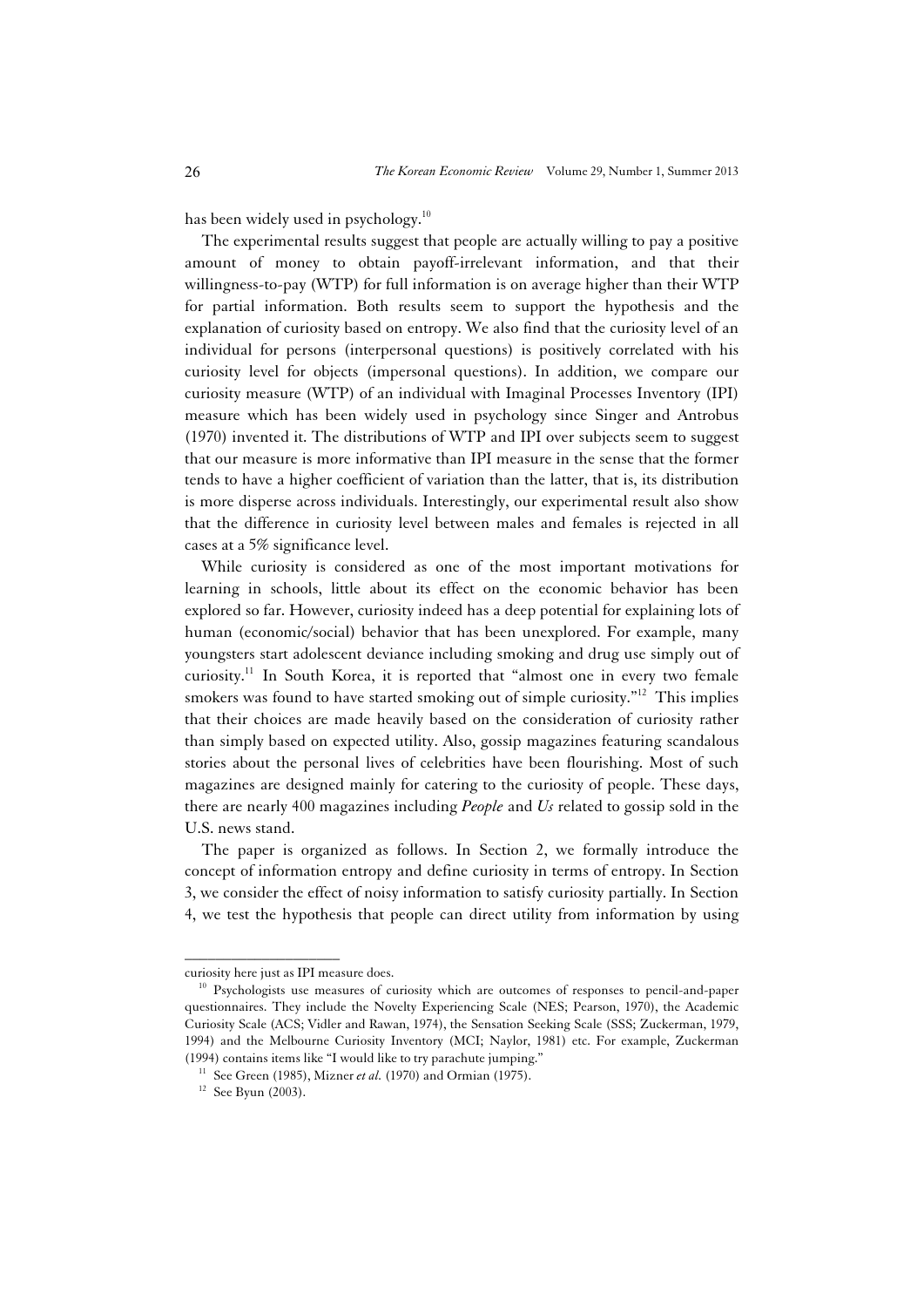laboratory experiments. In Section 5, we discuss some economic applications. In Section 6, we compare our theory with the expected utility theory. Concluding remarks follow in Section 7. Instrictions and questionaires used in the experiments are provided in the Appendix.

# **II. Entropy and Curiosity**

Let *X* be a random variable. If we want to define uncertainty  $H(X)$ associated with  $X$ ,  $H(X)$  is to be a function only of the probability distribution of *X* . In 1948, Shannon proposed a concept of information entropy as a measure of uncertainty. He started from three axioms that a sensible definition of uncertainty  $H(X)$  should satisfy;

Let *X* be a random variable with values  $x_i$  and probabilities  $p_i = Prob(X = x_i)$ ,  $i = 1, ..., n$ . Then,  $H(X)$  must satisfy

#### **Axiom 1**

*H* is continuous in  $p_i$ .

**Axiom 2**

If all the  $p_i$  are equal,  $p_i = 1/n$ , then *H* is a monotonic increasing function of *n*.

**Axiom 3**

*H* of a composite choice is the weighted sum of the individual values of *H* . Then, a well known theorem follows.

**Theorem 1 (Shannon)** *The only H satisfying Axiom 1 --- 3 is of the form* 

$$
H(X) = -k \sum_{i=1}^{n} p_i \log p_i,
$$
 (1)

where  $k$  is a positive constant.

 *Proof.* See Shannon (1948).

 $H(X)$  is called Shannon value or information entropy. It is also well known that the value of entropy is maximized if  $p_i = 1 / n$  for all *i*.

Suppose one tosses a fair coin and tell you the outcome *Head* of the experiment. Now, suppose one tosses a biased coin and tell you the outcome *Head* when the probability of *Head* is 0.99. Then, in the latter case, considerably less information is provided than in the former case, since the outcome is already expected. This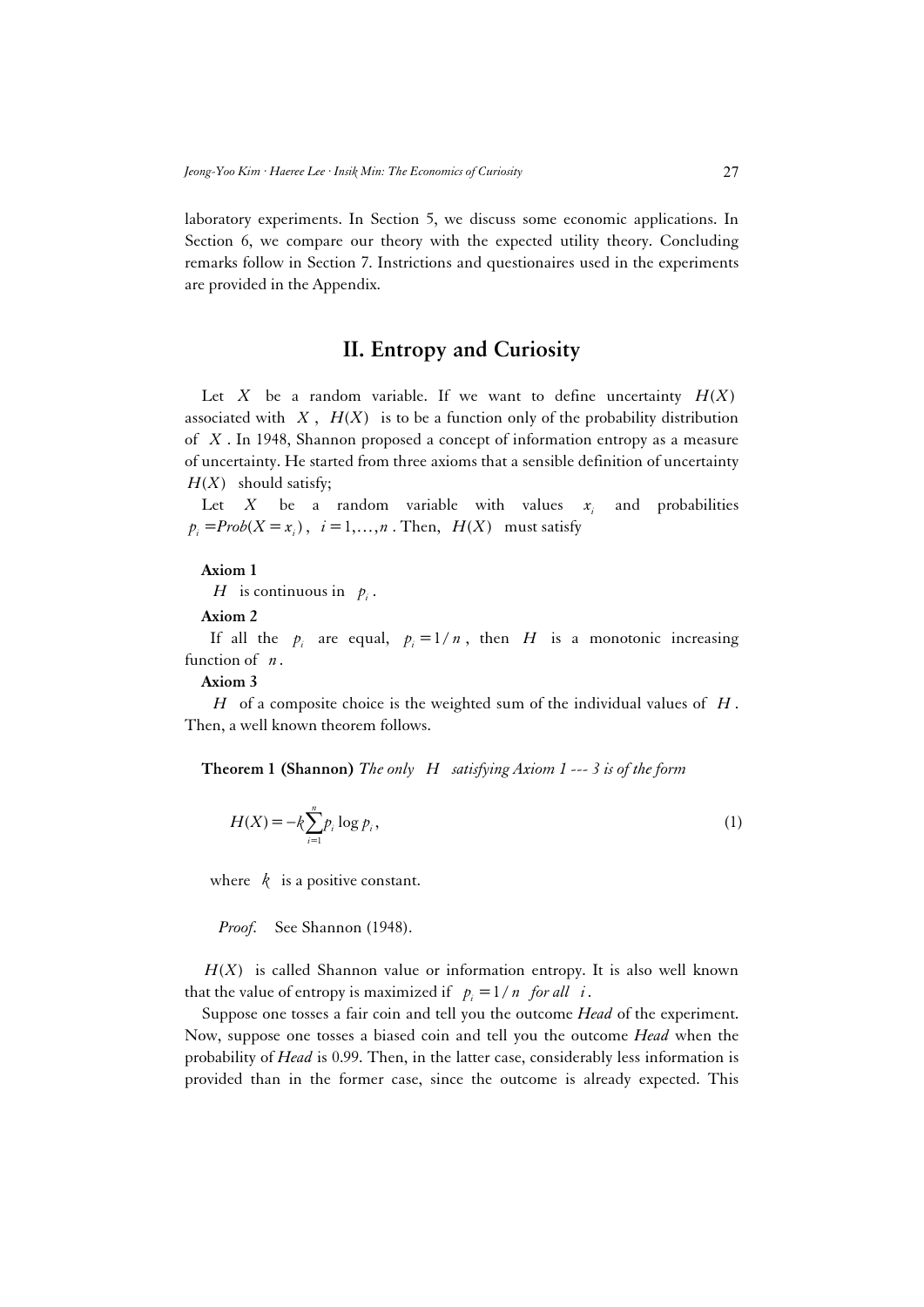example suggests that the information of an event  $X = x_i$  should be defined as

$$
I(X = x_i) = -\log p_i. \tag{2}
$$

This implies that the entropy of a random variable is the expected value of the information content of events  $X = x_i$ . Therefore, we can say that entropy measures the average information content of an observation of *X* .

Now, we can define curiosity in terms of entropy. Consider an agent and a variable *X* that yields an uncertain outcome but whose value is irrelevant to his monetary income. We normalize the utility when he knows the value of a random outcome to zero, i.e.,  $\overline{U} = U(X = x_i) = 0$  for any  $x_i$ . If he does not know the value, this yields him disutilty. Our hypothesis is that this disutility can be measured by the entropy, that is,  $U = U(X) = -H(X) = k \sum_{i=1}^{n} p_i \log p_i$ . Assume that the utility is the (monetary) value to the agent, accordingly measured in the monetary unit. Then, his value of the information  $(X = x_i)$  is  $\Delta U = \overline{U} - U(X) = H(X)$ . Therefore, this agent will be willing to pay the price up to  $p = \Delta U = H(X)$  to obtain the information. This implies that  $p = H(X)$  can be viewed as a measure of curiosity.13 The maximum amount of money that an agent is willing to pay to eliminate uncertainty (not risk) can be called *uncertainty premium*. It has the exact analogy with risk premium in the case of payoff-relevant information. Also, given  $X$ ,  $\Delta U = H(X)$  can differ across agents. We can think of the difference as coming from a difference in  $k$ . In fact, high  $H(X)$  is associated with high  $k$ . Thus, *k* can be also used as a measure of curiosity.

To elaborate, consider two agents *A* and *B*. Let  $U_A$  and  $U_B$  be the utility levels of the respective agents when they have no information. If  $U_A < U_B$ , it means that  $k_A > k_B$ , or equivalently,  $H_A(X) > H_B(X)$ , in turn implying that agent *A* is willing to pay a higher price than agent *B* to learn the value. Thus, we can say that agent *A* is more curious than agent *B*. If  $\Delta U = H(X) = 0$  for some agent, that is, he wants to pay nothing to learn the value of *X* , we can say that he is incurious, which corresponds to the case that  $k=0$ .

To contrast our measure of curiosity with the measure of the usual expected utility, let us define a generalized lottery by a generalized random variable that yields values  $x_i$  for  $i = 1, ..., m$ . This is generalized in the sense that the values may not be real. For example, it may be "Mt. Everest" or "Mt. Baekdoo". Let us denote the set of generalized lottoeries by *L*. Then, an individual's curiosity for *X* is formally defined by the entropy function  $H: L \to R$  such that  $H(X)$  $-k\sum_{i=1}^{n} p_i \log p_i$ , whereas the utility function is defined by  $U(X) = \sum_{i=1}^{n} p_i u(x_i)$ . If it is known that  $X = x_i$ , the curiosity  $H(x_i) = 0$ , whereas the expected utility is  $U(x_i) = u(x_i)$  in this degenerate case.

 $13$  We are implicitly assuming that all agents get the same utility from money.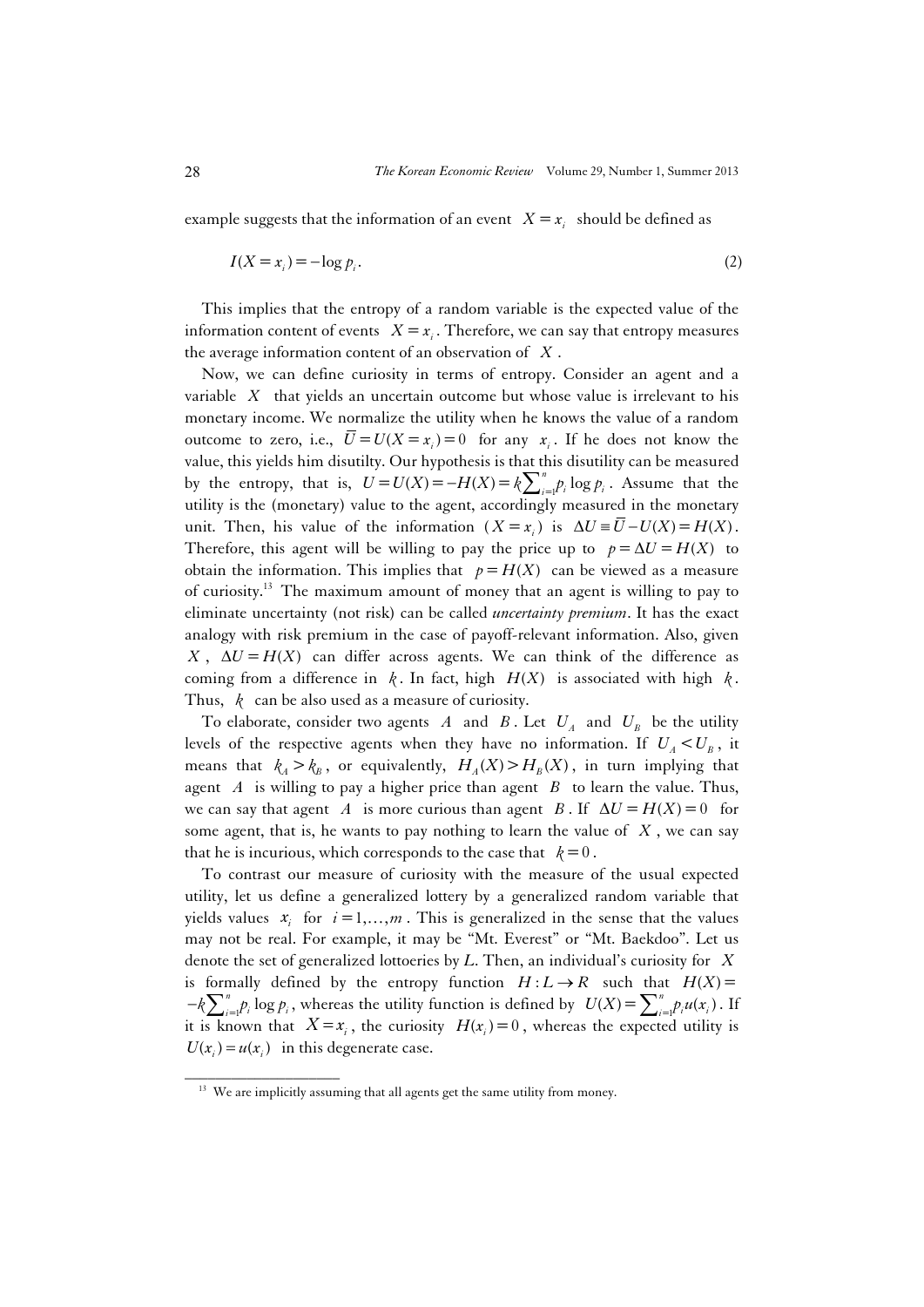## **III. Noisy Signal**

When an agent wants to know the value of *X* , he may have a chance to obtain a noisy signal of *X* instead of directly learning the value of *X* .

Let *Y* be a noisy signal of *X* with values  $y_i$  for  $j = 1, \dots, m$  and  $P(X = x_i | Y = y_i)$  be the conditional probability. Unless *X* and *Y* are independent, i.e.,  $P(X = x_i | Y = y_i) = P(X = x_i)$ , we can say that *Y* is informative. Then, the conditional entropy of *X* given  $Y = y_i$  can be defined by

$$
H(X | Y = y_j) = -\sum_{i=1}^{n} P(X = x_i | Y = y_j) \log P(X = x_i | Y = y_j)
$$

and the conditional entropy of *X* given *Y* is defined as the weighted average of the entropies  $H(X | Y = y_i)$  for  $j = 1, ..., m$ , i.e.,

$$
H(X | Y) = \sum_{j=1}^{m} P(Y = y_j) H(X | Y = y_j)
$$
  
= 
$$
-\sum_{j=1}^{m} \sum_{i=1}^{n} P(Y = y_j) P(X = x_i | Y = y_j) \log P(X = x_i | Y = y_j).
$$

Conditional entropy measures the average uncertainty of a random variable *X* given observations of a random variable *Y* , averaged over all values that *Y* can take.<sup>14</sup>

Let us take a simple example of  $n = m = 2$ . Suppose *X* can take only two values of  $x_1$  and  $x_2$  with equal probabilities. Let *Y* be a noisy signal of *X*, so that if  $Y = y_1$ ,  $X = x_1$  with probability  $\rho(\geq 1/2)$  and if  $Y = y_2$ ,  $X = x_1$  with probability  $1-\rho$ . If  $\rho=1/2$ , *X* and *Y* are independent, and as  $\rho$ increases, *Y* is a more informative signal of *X*. We know that  $H(X) = k \log 2$ . Now, compute  $H(X|Y)$ . We have

$$
H(X | y_1) = H(X | y_2) = -k [\rho \log \rho + (1 - \rho) \log(1 - \rho)],
$$

implying that

$$
H(X | Y) = -k \left[ \rho \log \rho + (1 - \rho) \log(1 - \rho) \right].
$$

Let 
$$
\psi(\rho) = \rho \log \rho + (1 - \rho) \log(1 - \rho)
$$
. Note that  $\psi'(\rho) = \log \frac{\rho}{1 - \rho} > 0$ . This

<sup>&</sup>lt;sup>14</sup> Conditional entropy should be distinguished from relative entropy. The latter is a measure of the distance between two probability distributions.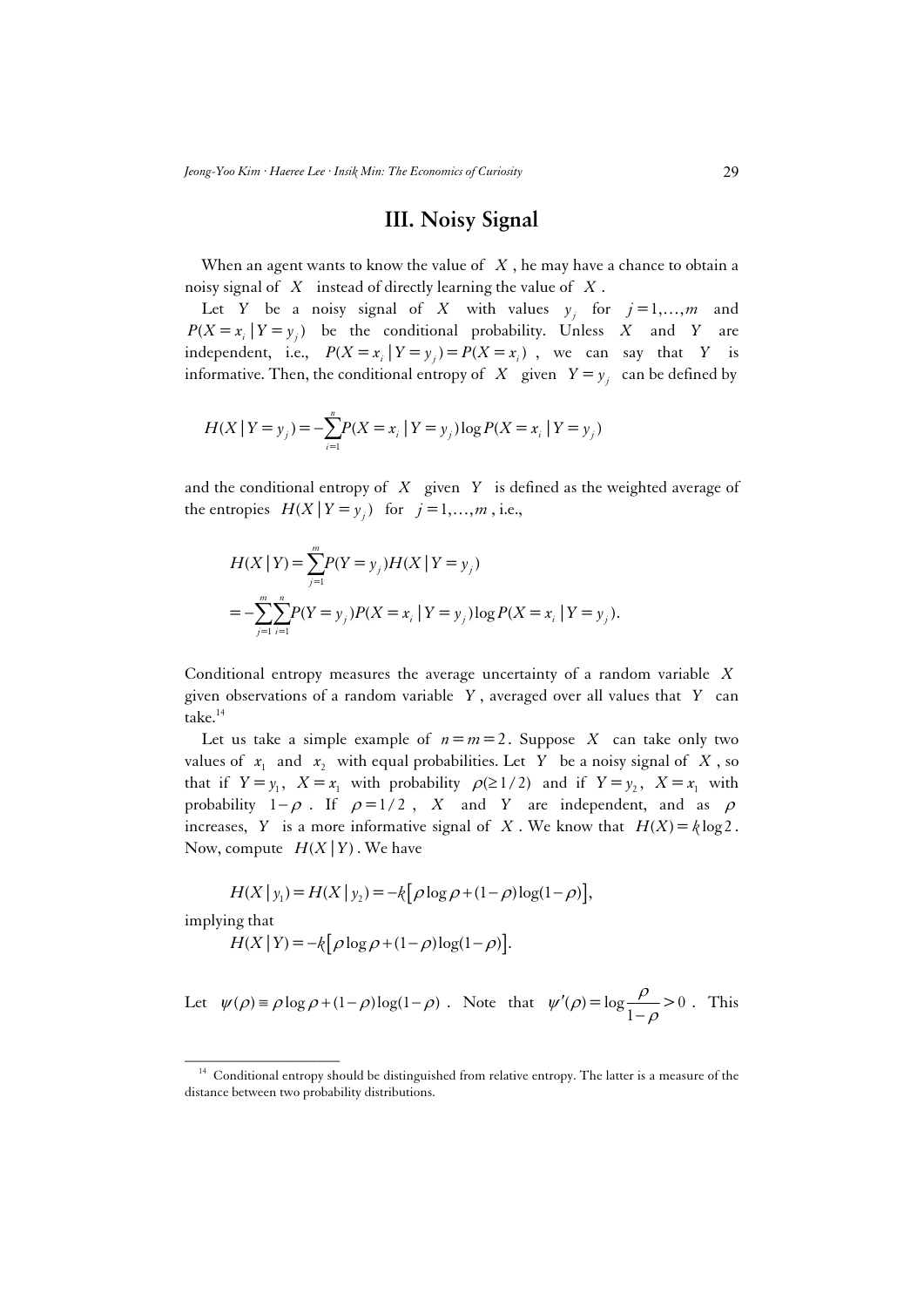means that  $H(X | Y)$  is decreasing in  $\rho$ . In other words,  $H(X | Y)$  becomes lower as *Y* is a more informative signal of *X* . To generalize, we have

**Theorem 2**  $H(X | Y) \leq H(X)$  with equality if and only if X and Y are *independent.* 

The proof is standard in information theory. So, we omit the proof here. Note that this is true averaging across all possible values of *Y* . It does not necessarily hold for every realization of *Y* , i.e., it is not always the case that  $H(X | Y = y_i) \le H(X)$  for all *j*.

How much is an agent willing to pay to acquire the value of a signal *Y* ? The gain he obtains by paying the price is  $\Delta = H(X) - H(X | Y)$ , which must be the maximum price that he is willing to pay. If *X* and *Y* are independent, *Y* is not informative at all, so he will not pay any positive price. As *Y* is more informative, he will be willing to pay more. Also, as far as  $H(X)$  and  $H(X|Y)$ are linear in  $k$ , a more curious agent will be willing to pay more to have access to a given signal.

Now, let us formally define more informativeness. Let *Y* and *Z* be two signals of *X* where  $|Y| = m$  and  $|Z| = l$ . Also, let  $P_y = |P(Y = y_i | X = x_i)|$  $n \times m$  (conditional probability) matrix and  $P_z = [P(Y = x_k | X = x_j)]$   $n \times \overline{l}$ matrix each of which specifies a probability distribution over a set of signal values for each  $x_i$ . Then, à la Blackwell (1951), we can say that *Y* is more informative than *Z* if there exists an  $m \times l$  matrix *M* with  $P_y M = P_z$ . The matrix *M* plays the role of stochastically transforming *Y* to *Z* , and it must itself satisfy the usual conditions of a conditional probability distribution in the sense that the entries in each row sum up to one. In this case, *Z* is referred to as a "garbling"15 of *Y* since it is as if *Z* were generated from *Y* using a stochastic transformation. Each realization  $z<sub>h</sub>$  can be interpreted as being obtained from *Y* by adding some noise through a process of randomization. Now, we have

**Theorem 3** *If Y is a more informative signal of X than Z , then*   $H(X | Y) < H(X | Z)$ .

The proof is omitted, since the proof is also standard.<sup>16</sup> The intuition is clear. If one can obtain a better information generator in the sense that it yields a more informative signal, he can reduce the entropy more. So, he will be willing to pay a higher price for the signal to learn the value of *X* .

<sup>&</sup>lt;sup>15</sup> Marschak and Miyasawa (1968) used this term of "garbling." <sup>16</sup> All the proofs of the theorems can be found in the earlier version of this paper which can be obtained from the authors upon request.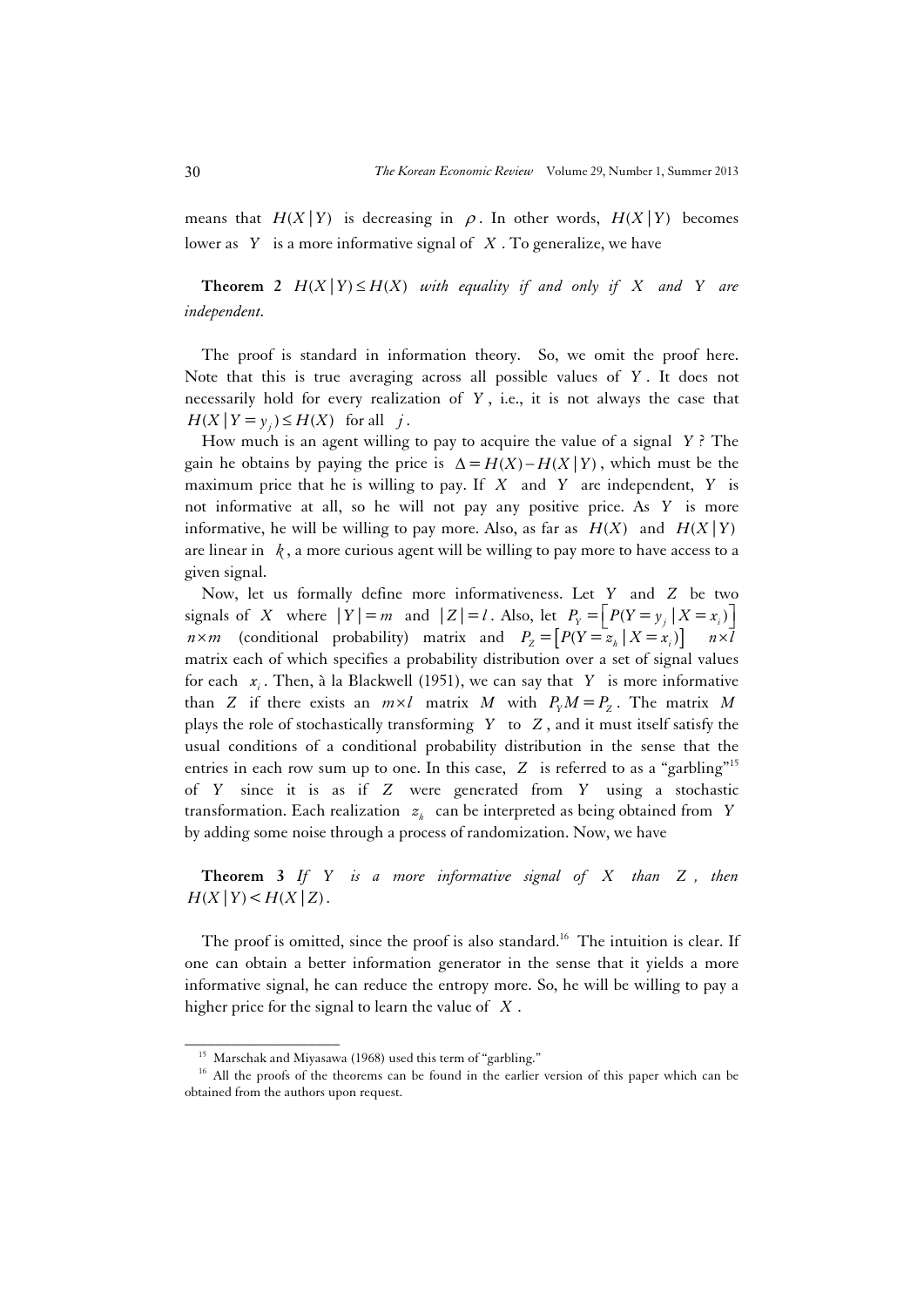## **IV. Experimental Evidences**

 In this section, we test the hypothesis that people obtain utility from the probability distribution as well as from the reward by using laboratory experiments. Since they will be willing to pay nothing if and only if they obtain no such utility, it is equivalent to show that they are willing to pay some positive price to obtain information even if the information does not affect their monetary income. Also, we use an individual's willingness-to-pay (WTP) as a measure of curiosity, and compare it with Imaginal Processes Inventory (IPI) curiosity measure which is widely used in psychology. IPI, which was first developed by Singer and Antrobus (1970), consists of 28 subscales and 4 of them are to measure curiosity motivations. Among them, two subscales (Interpersonal Curiosity and Impersonal Curiosity) are to measure information-seeking motives of curiosity, while the other two subscales (Boredom and Need for External Stimulation) are to measure the stimulationseeking motives. For our purpose, we used only the two subscales measuring information-seeking motives and selected 10 questions each from interpesonal questions and impersonal/mechanical questions.<sup>17</sup> The Cronbach  $\alpha$ , which is a measure of internal consistency for a set of questions, was 0.559 for interpersonal questions and  $0.774$  for impersonal questions.<sup>18</sup>

#### **4.1. Experimental Design**

\_\_\_\_\_\_\_\_\_\_\_\_\_\_\_\_\_\_\_\_

The experiments were conducted at the Laboratory of the economics department at Kyung Hee University on October 8, 2008. Subjects were recruited by the announcements in the community website in Kyung Hee University and Hankuk University of Foreign Study which is located within a walking distance from Kyung Hee University. The announcements were posted on October 3, 2008. We preexcluded the students from the economics department of Kyung Hee University to avoid a possible demonstration effect.<sup>19</sup>

The experiment was programmed and conducted with the software z-Tree (Fischbacher, 2007). 42 students participated in the experiment. To make participants clearly understand the experimental rules, we explained the instructions one more time by illustration after asking them to read the instructions

<sup>&</sup>lt;sup>17</sup> Some of impersonal questions were slightly modified or newly invented by the authors (#3, 9, 13, 15, 20), since many of the questions in this scale are more or less mechanical ones that have little to do with curiosity for objects, for example, "I have always liked to take things apart to see what makes them work" or "I know relatively little about the mechanical operation of an automobile."  $18$  As a rule of thumb, social scientists say that the consistency of the questions is reliable if the value

of Cronbach  $\alpha$  exceeds 0.7 and that it is acceptable if the value is about 0.6 or higher.<br><sup>19</sup> By the demonstration effect, we mean the psychology that students want to look good to their

professor.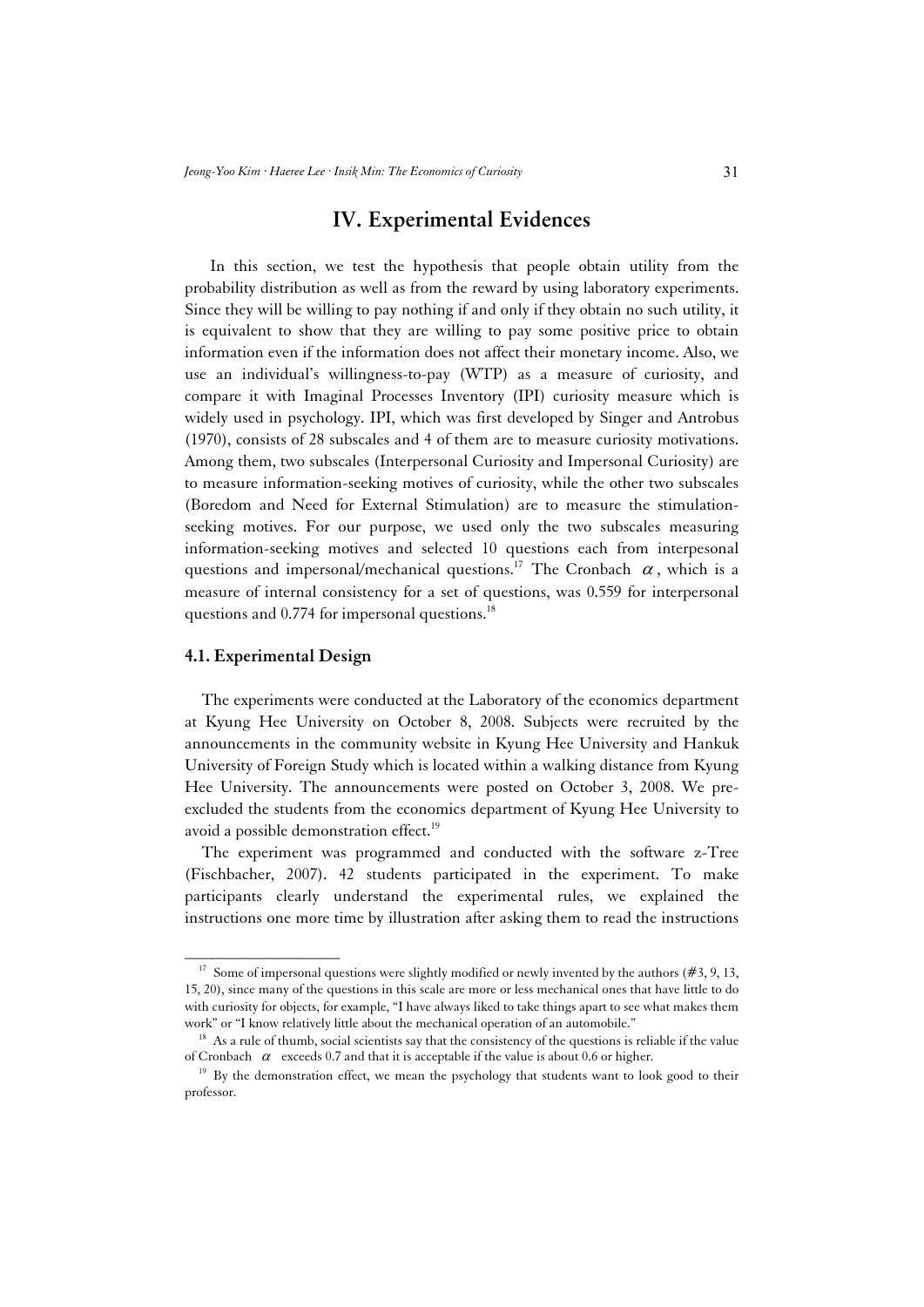carefully.

To test that subjects are willing to pay some monetary amount to obtain full or partial information regarding uncertain outcomes, we used a set of 40 questions.<sup>20</sup> In Part A consisting of 20 questions, subjects are supposed to choose whether or not they are interested in obtaining the full answer for each question at the price of 100 won (roughly 10 cents). We set this price by considering the price for the alternative information source which is the information usage fee in the Internet. If they choose to obtain the full answer, the correct answer is provided; otherwise, it is not provided. In part B consisting of the remaining 20 questions, they are supposed to choose whether or not they are interested in obtaining hints (noisy information) about the correct answer at the price of 50 won.<sup>21</sup> If they choose to see the hints, two possible candidates for correct answers are provided.<sup>22</sup> In this part, the correct answer is never provided. We allocated 10 interpersonal questions and 10 impersonal questions in each Part in a random order so that the subjects cannot realize that they are being tested on curiosity for interpersonal matters or impersonal matters.

When a subject chose not to obtain information, it could mean either "he/she is really uninterested" or "he/she already knows the answer." To distinguish between the two and to measure the pure curiosity intensity, we asked subjects to provide the answer in the beginning of each question. Only when he/she failed to provide the correct answer, was it programmed so as for him/her to proceed the binary choice.

On average, the experimental session lasted about 40 minutes. The participants were paid their respective earnings including the showup fee of 15,000 won (\$15) and the initial endowment of 3,000 won (\$3) on October 9 after we completed the calculations of their earnings.

#### **4.2. Empirical Results**

\_\_\_\_\_\_\_\_\_\_\_\_\_\_\_\_\_\_\_\_

We examine the correlation among several measures of curiosity for interpersonal questions (persons) and impersonal questions (objects) respectively from individual data. Then, by averaging the values of individual measures across subjects, we show that the willingness-to-pay (WTP) for payoff-irrelevant information, that is, people obtain direct utility from information which does not yield any monetary reward.

<sup>&</sup>lt;sup>20</sup> One author made 142 questions, and the other two authors selected 40 questions of which they were most curious. This selection procedure was to maximize the entropy value for the regression purpose.<br><sup>21</sup> Most of the content usage fee including today's luck, today's weather etc. is 100 won. Also, the

website of "Curiosity Paradise" was managed at http://joybox.co.kr either on a membership basis (5000 won per year) or at the price of 100 won per request.<br><sup>22</sup> The binary choices were provided as a pair of one correct answer and the other which most

students are likely to choose. This is again to maximize the entropy value.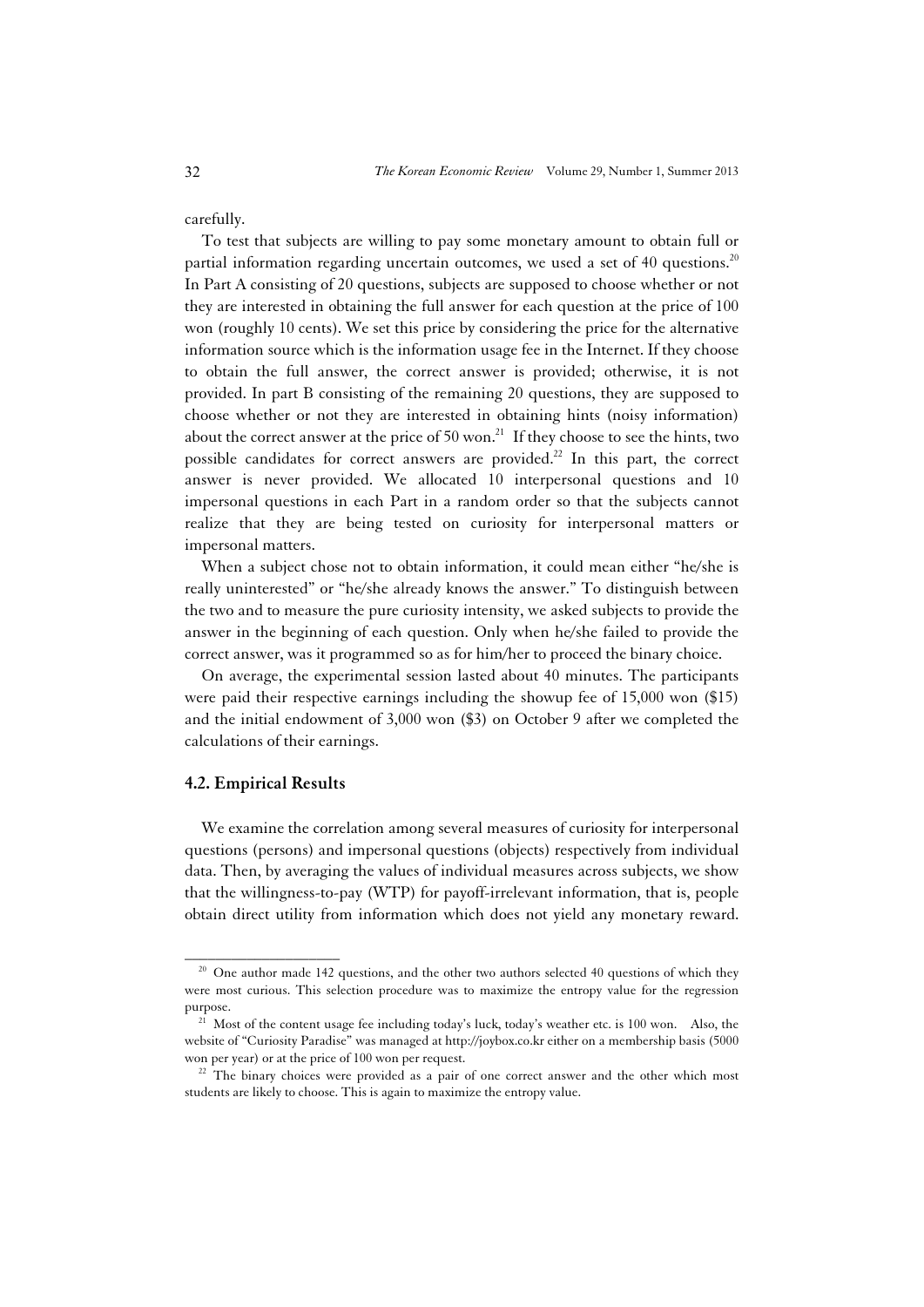Also, we examine the correlation between the given curiosity measures for interpersonal questions and impersonal questions, and compare those measures of males and of females.

Table 1 provides the summary statistics. To see the correlation between WTP for full information and WTP for partial information, we plot the pairs of the two WTP as in Panel A, of Figure 1. Similarly, to see the correlation between WTP for full information and IPI measure, we plot the pairs as in Panel B of Figure 1. As Panel A suggests, there seems to be a strong correlation between WTP for full information and WTP for partial information both in cases of interpersonal questions and impersonal questions.<sup>23</sup> This implies that WTP can be used as a reliable measure of curiosity. On the other hand, Panel B suggests that the correlation between WTP for full information and IPI measure seems to be weak or nonexistent, which implies that it is meaningful to resort to WTP as a measure of curiosity in addition to IPI.<sup>24</sup> Futhremore, we know that a strong correlation betweeen WTP for full and WTP for partial is useful and consistent to reflect a subject's curiosity. Figure 2 graphically shows the correlation between an individual's curiosity for interpersonal questions and curiosity for impersonal questions. We find a strong positive correlation between person and object curiosities in terms of WTP.25

Now, let us denote the average curiosity level over all subjects by  $\mu_{WTP}$ . Then, for our purpose, we consider the following null hypothesis;  $H_0 : \mu_{wrp} = 0$ . A hypothesis test shows that the null hypothesis is rejected at a 5% significance level, that is, people are willing to pay a positive amount of money to obtain payoffirrelevant information. This result is summarized in Table 2. Then, in order to compare the WTP for full information and that for partial information, we denote the respective WTP by  $\mu_{Full}$  and  $\mu_{Farl}$ . Since we obtain two observations for a

|                 |        | obs | mean  | s.d   |
|-----------------|--------|-----|-------|-------|
| WTP for Full    | Person | 42  | 21.67 | 29.65 |
|                 | Object | 42  | 33.87 | 33.87 |
| WTP for Partial | Person | 42  | 14.18 | 14.18 |
|                 | Object | 42  | 15.33 | 15.33 |
| IPI measure     | Person | 42  | 3.21  | 0.31  |
|                 | Object | 42  | 2.82  | 0.28  |

**[Table 1]** Summary Statistics

\_\_\_\_\_\_\_\_\_\_\_\_\_\_\_\_\_\_\_\_

<sup>23</sup> The correlation coefficients between full WTP and partial WTP are 0.795 (Person) and 0.816 (Object) and they are signficantly different from zero at a 5% significance level.<br><sup>24</sup> The correlation coefficients between full WTP and IPI are 0.047 (Person) and 0.183 (Object) and

they are not significantly different from zero at a 5% significance level.<br><sup>25</sup> The correlation coefficients between person and object curiosities are 0.720 (WTP for full) and

<sup>0.752 (</sup>WTP for partial).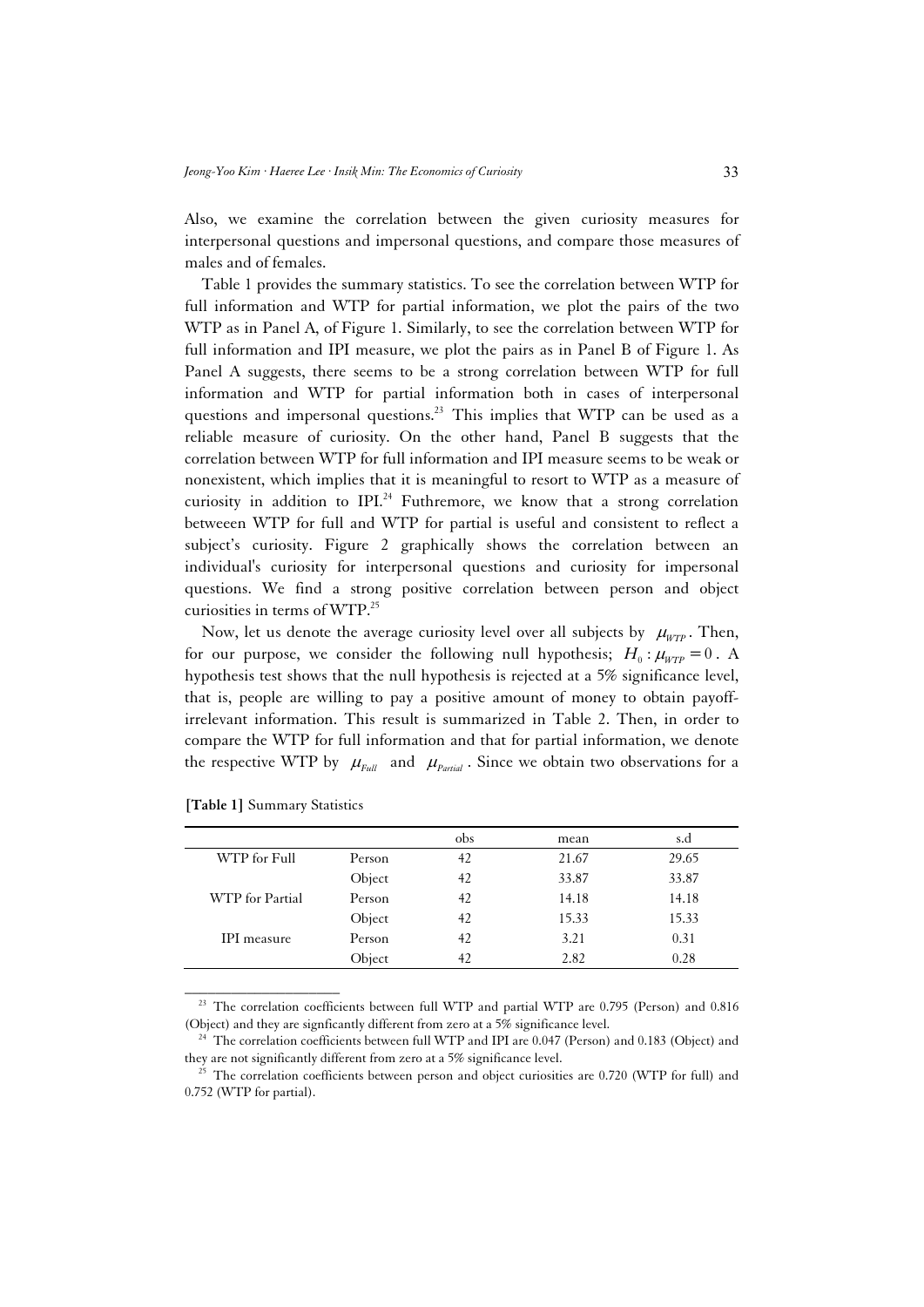

**[Figure 1]** Scatter plots between curiosity measures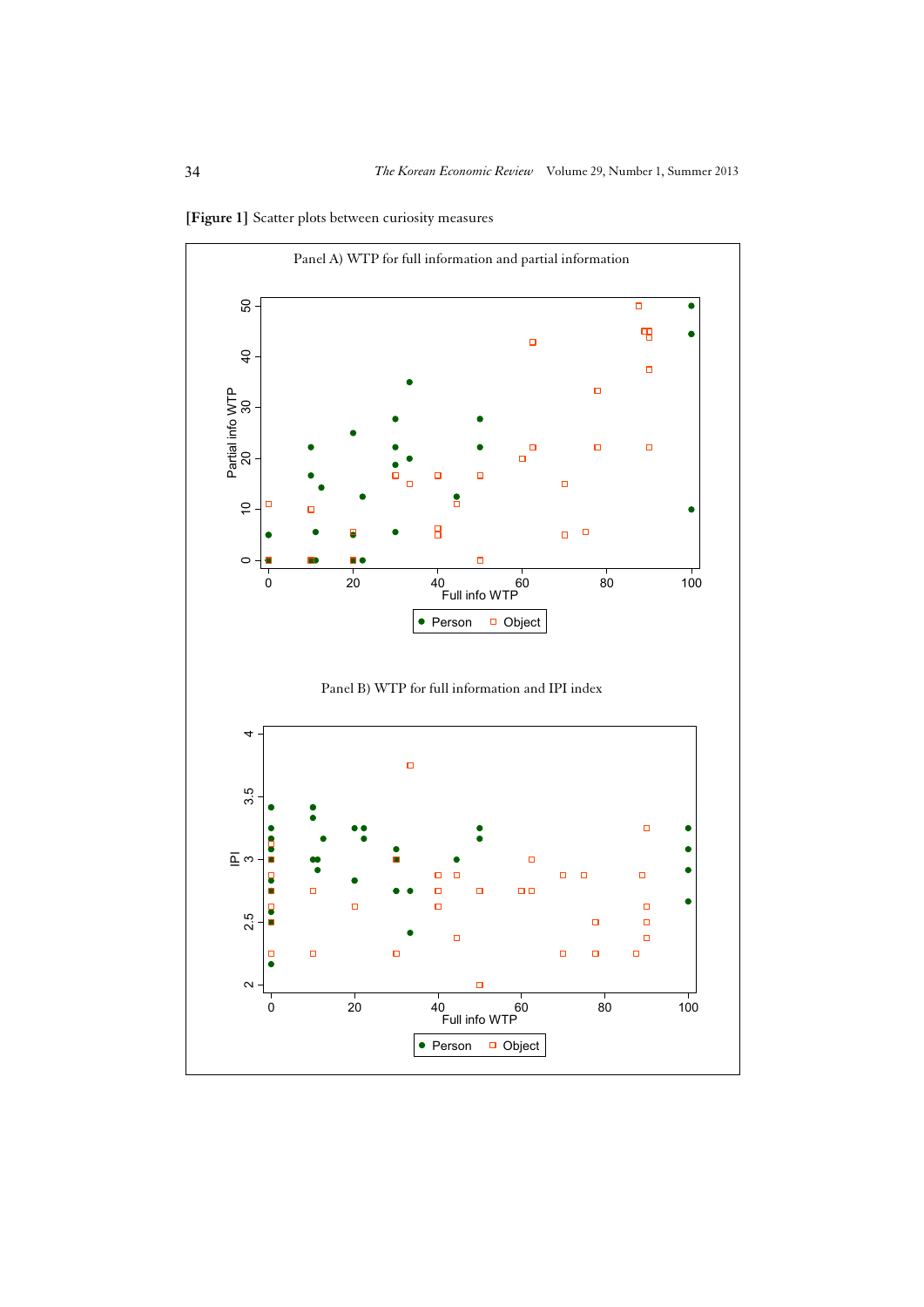

**[Figure 2]** Scatter plots between person and object curiosities

**[Table 2]** Confidence interval for  $\mu_{WTP}$ 

\_\_\_\_\_\_\_\_\_\_\_\_\_\_\_\_\_\_\_\_

|                 |        | Mean  | 95% CI         | <b>Decision</b>       |
|-----------------|--------|-------|----------------|-----------------------|
|                 |        |       |                |                       |
| WTP for Full    | Person | 21.67 | (12.43, 30.91) | Reject $H_0: \mu = 0$ |
|                 | Object | 33.87 | (26.44, 47.55) | Reject $H_0: \mu = 0$ |
| WTP for Partial | Person | 14.18 | (6.34, 15.17)  | Reject $H_0: \mu = 0$ |
|                 | Object | 15.33 | (8.35, 17.90)  | Reject $H_0: \mu = 0$ |
|                 |        |       |                |                       |

\* For the hypothesis test, we use a 5% significance level.

given subject, we use a paired sample *t*-test. Table 3 shows that people are willing to pay a higher price for full information than for partial information. This result is consistent with Theorem 3, which states that one is willing to pay more when he can obtain more information. Also, out of simple curiosity, we test various hypotheses that males and females are equally curious. Although Table 4 seems to suggest that males are more curious for both interpersonal questions and impersonal questions, interestingly none of the hypotheses is rejected at a 5% significance level.<sup>26</sup>

<sup>&</sup>lt;sup>26</sup> Only one hypothesis that their WTP for partial information are same is rejected at a 10% significance level.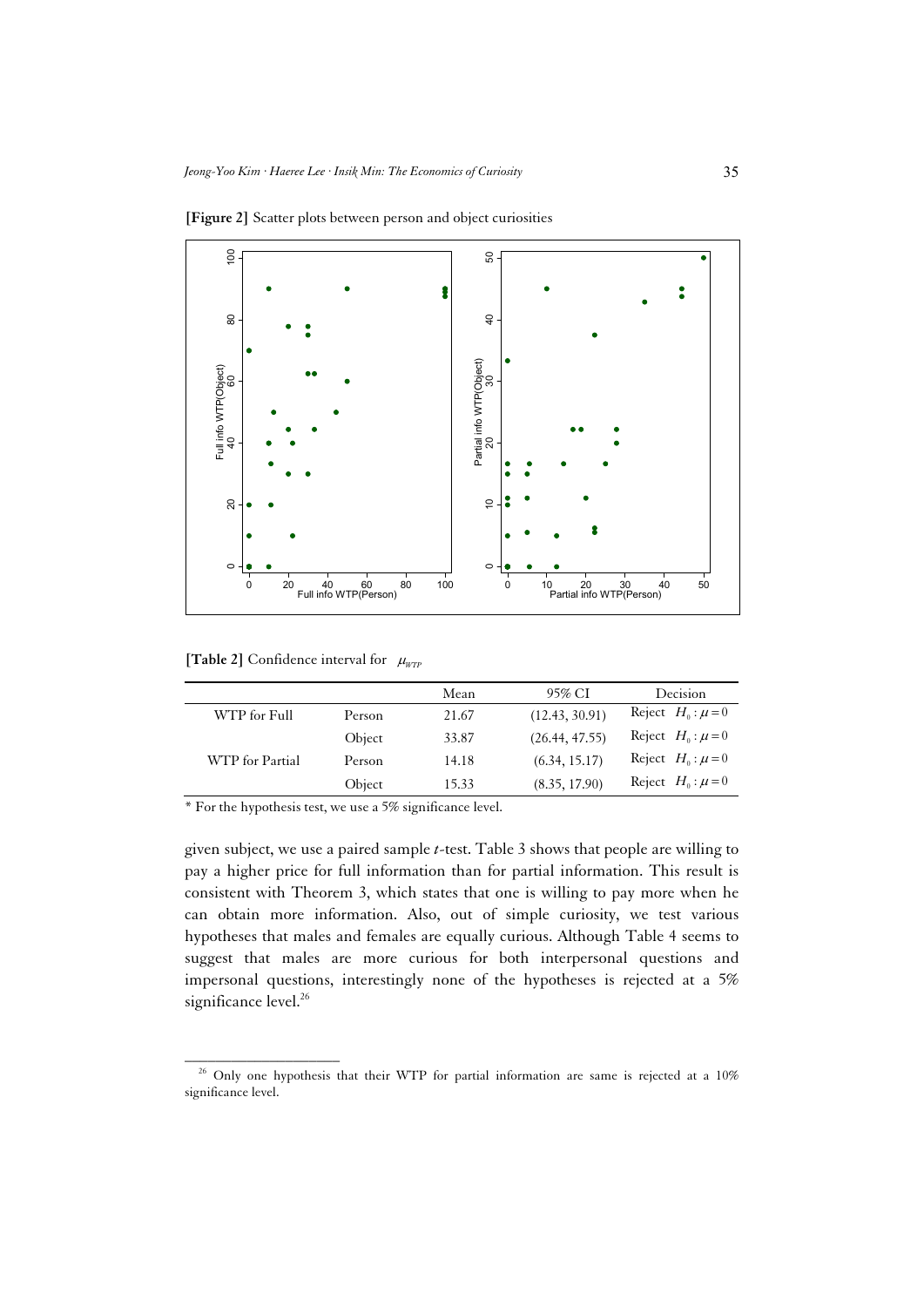|        |           | Mean WTP     |                  |                                                |  |
|--------|-----------|--------------|------------------|------------------------------------------------|--|
|        | Full info | Partial info | (p-value)        | Decision                                       |  |
| Person | 21.67     | 10.76        | 3.487<br>(0.000) | Reject<br>$H_0: \mu_{Full} \leq \mu_{Partial}$ |  |
| Object | 37.00     | 13.11        | 6.691<br>(0.000) | Reject<br>$H_0: \mu_{Full} \leq \mu_{Partial}$ |  |

**[Table 3]** Mean comparison t-test

**[Table 4]** Comparison between curiosities of men and women

|                    |        | Mean<br>(Male) | Mean (Female) | t-value<br>(p-value) | Decision                                 |
|--------------------|--------|----------------|---------------|----------------------|------------------------------------------|
| WTP for Full       | Person | 24.88          | 16.45         | 0.891<br>(0.377)     | Do not reject<br>$H_0: \mu_m = \mu_f$    |
|                    | Object | 37.59          | 36.04         | 0.142<br>(0.887)     | Do not reject<br>$H_0$ : $\mu_m = \mu_f$ |
| WTP for Partial    | Person | 13.74          | 5.90          | 1.784<br>(0.085)     | Do not reject<br>$H_0: \mu_m = \mu_f$    |
|                    | Object | 13.91          | 11.85         | 0.416<br>(0.678)     | Do not reject<br>$H_0: \mu_m = \mu_f$    |
| <b>IPI</b> measure | Person | 2.98           | 2.97          | $-0.071$<br>(0.480)  | Do not reject<br>$H_0$ : $\mu_m = \mu_f$ |
|                    | Object | 2.71           | 2.69          | $-0.396$<br>(0.639)  | Do not reject<br>$H_0: \mu_m = \mu_f$    |

\* For the hypothesis test, we use a 5% significance level.

Figure 3 shows the distributions of various curiosity measures. For each graph, Yaxis represents nonparametric kernel densities and X-axis indicates each subject's curiosity measure defined by WTP and IPI. Figure 3-A suggests that some people have extremely high curiosity for interpersonal questions, while all people have moderate curiosity for impersonal questions. Also, Figure 3-A and 3-B show that the distributions are all long-tailed, right-skewed which is different from a normal distribution, whereas IPI measures seem to follow a normal distribution as shown in Figure 3-C. This is consistent with the psychological finding that personal characteristics are likely to follow non-normal distributions.<sup>27</sup>

Finally, we provide the coefficient of variation (CV) for the dispersion comparison. This statistic is to compare the dispersion of two distributions when the means substantially differ. In our experiment, the means of WTP and IPI measures are so different that it is not appropriate to compare the dispersion of the two measures simply by standard deviations. As Table 5 shows, the dispersion of IPI is

<sup>&</sup>lt;sup>27</sup> See Burt (1963) and Leonardelli (2003).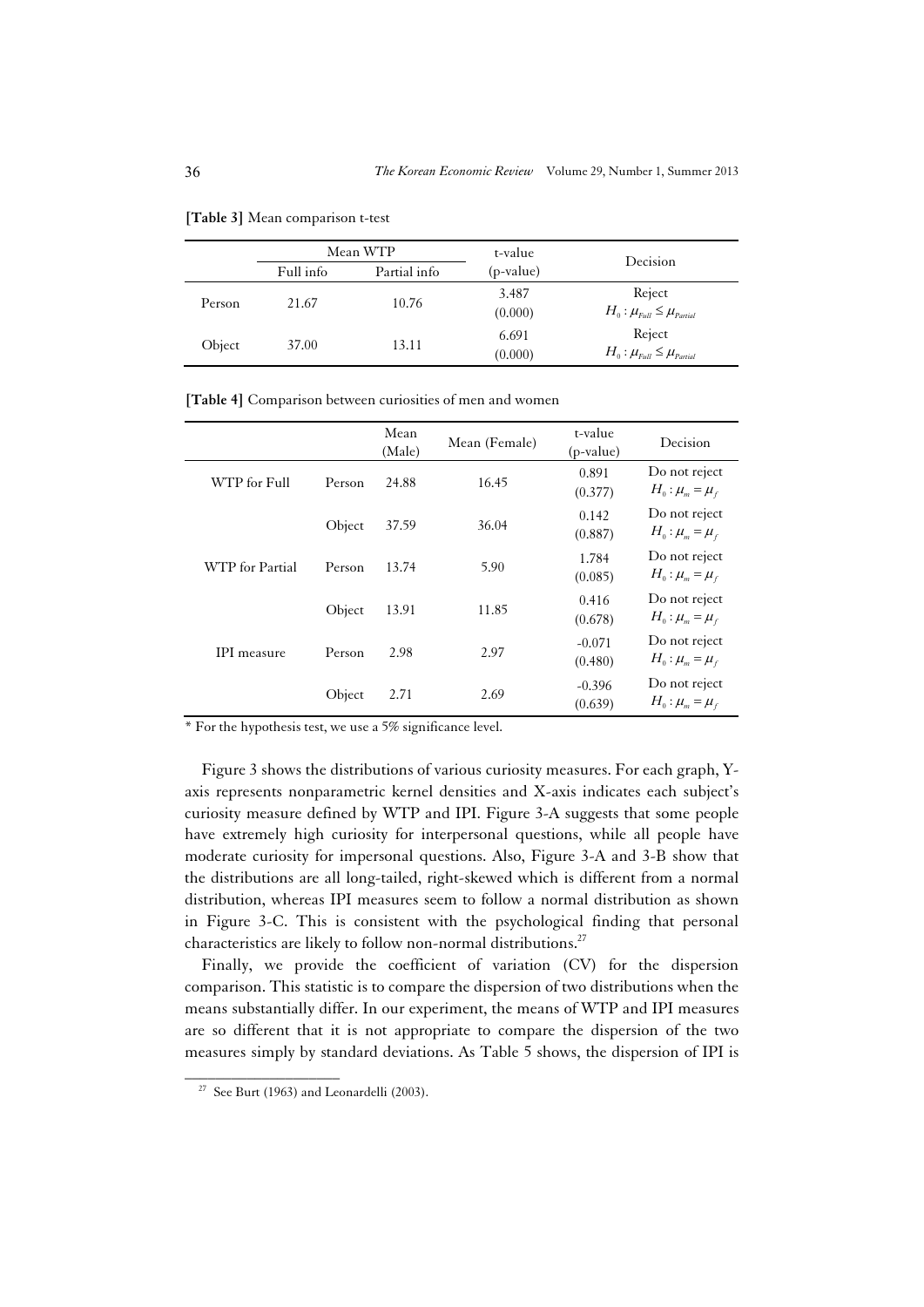relatively small. Most of the subjects chooose the values around 3. On the other hand, the CV of WTP is more than 10 times larger than that of IPI. Consequently the curiosity index measured by WTP is much more disperse and has a wide range of curiosity level. We just conjecture a subject's curiosity level is located in the middle when the distribution of curiosity is less disperse and concentrated around the mean in Figure 3-C. In terms of dispersion, we can argue that WTP is a more informaitve measure of curiosity than IPI because WTP captures various aspect of curiosity.



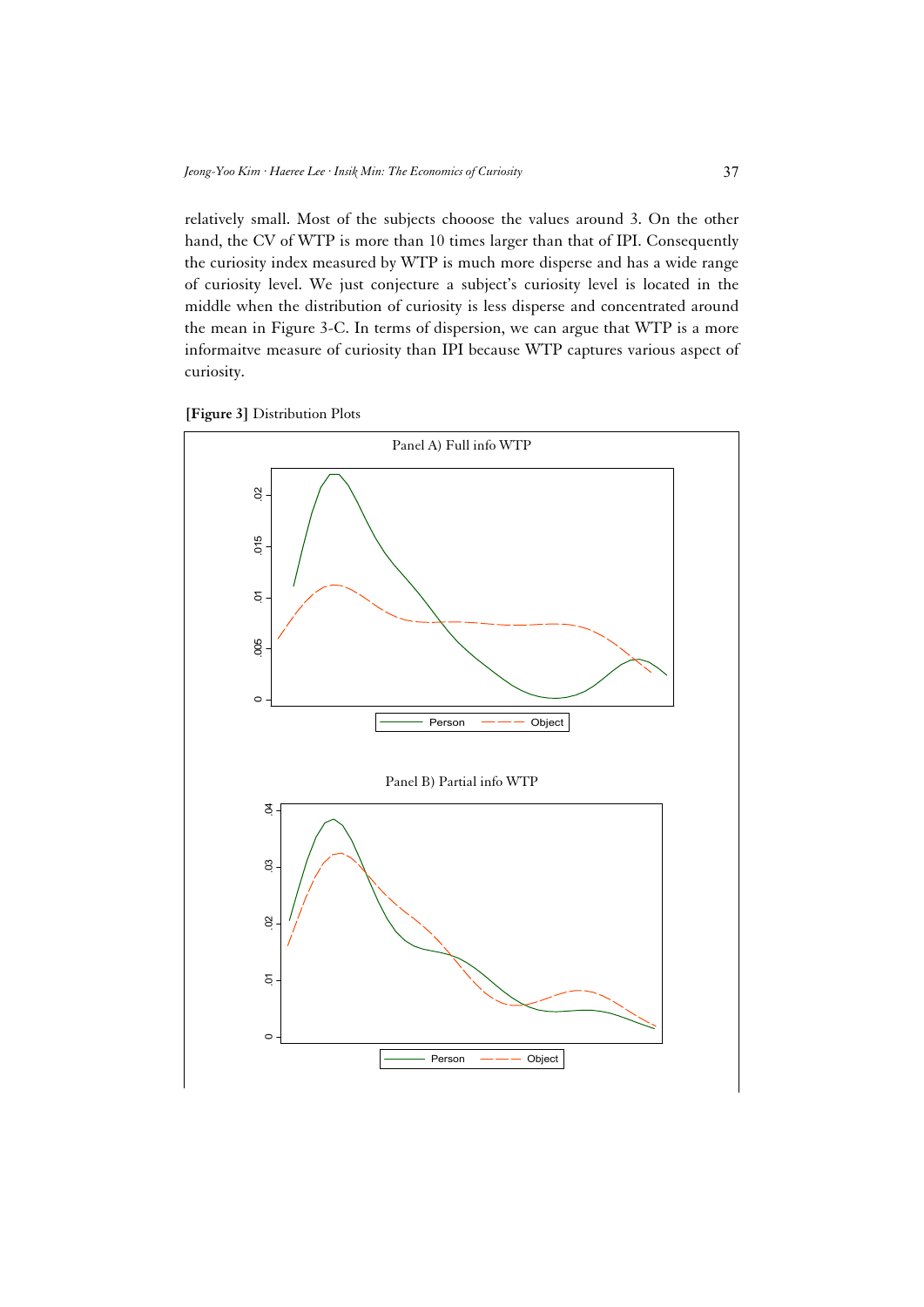

**[Table 5]** CV comparison

|          | WTP for Full |        |        | WTP for Partial |        | IPI measure |  |
|----------|--------------|--------|--------|-----------------|--------|-------------|--|
|          | Person       | Obiect | Person | Object          | Person | Object      |  |
| $\alpha$ | 1.36         | 0.91   | - 31   | 1.16            | 0.10   | 0.10        |  |
|          | $   -$       |        |        |                 |        |             |  |

 $*$  The coefficient of variation is defined as  $CV = sd/mean$ .

# **V. Economic Applications**

In this section, we apply this line of thought to human economic behavior and attempt to understand the behavior that could not be explained within the framework of the traditional expected utility theory.

### 1. **Curious-Related Market**

People keep watching soap operas because they are just curious of what will be the next story. Children could not stop reading Harry Potter series simply because of curiosity.

Besides, clearly there is a market for information that can satisfy people's curiosity, for example, newspaper, gossip magazines, books, films etc. People are willing to pay prices in returns for obtaining the information they wanted out of curiosity. As the information provided by this channel is more accurate, people will be willing to pay more for the information channel. That is, newspaper, gossip magazines and so on can serve as a noisy signal. However, the market often goes further. There are some businesses whose tactic is to pique curiosity. In our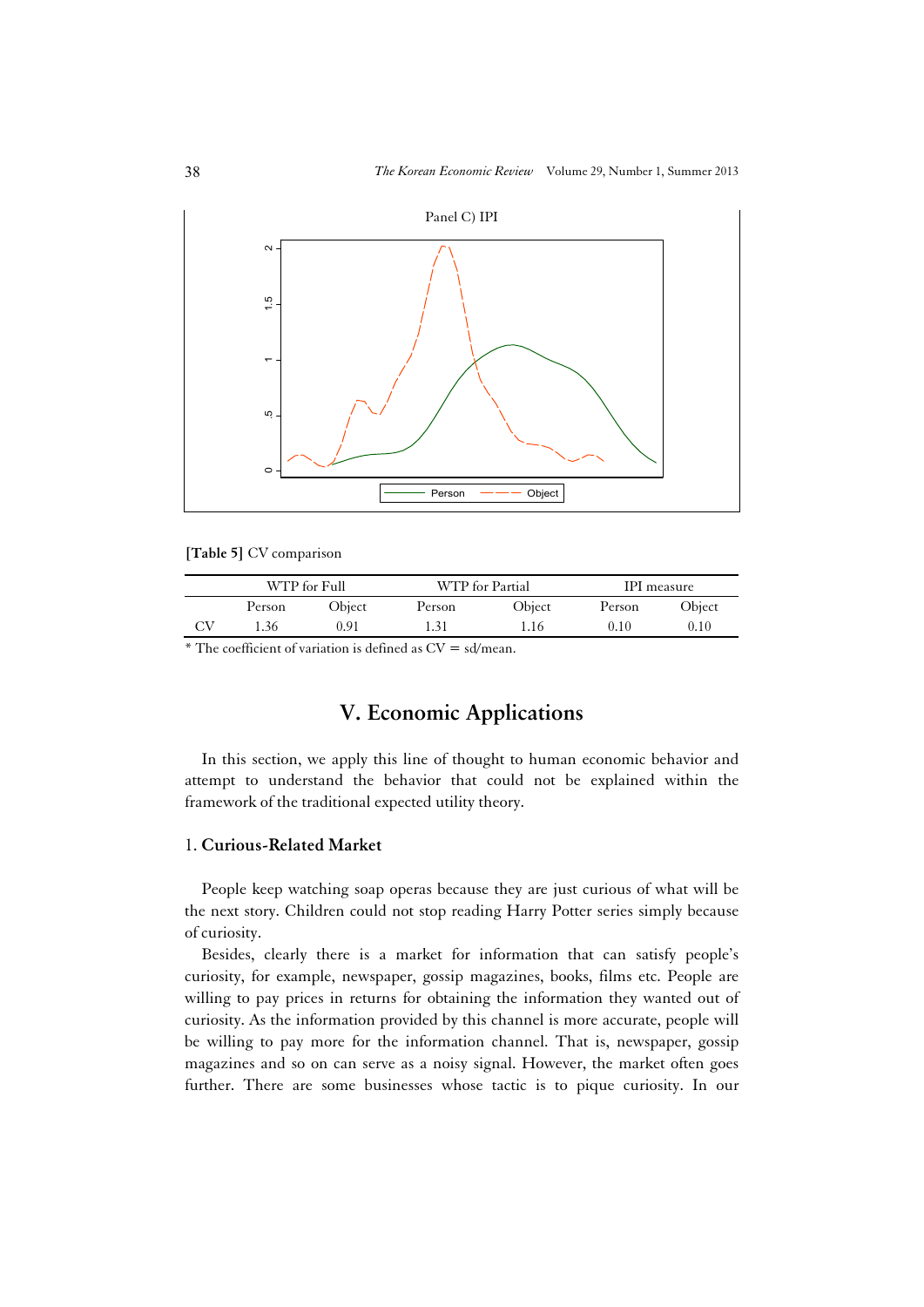framework, this tactic can be interpreted as giving people the misleading impression that there are more plausible possibilities than they thought. This can increase the entropy so as to induce them to pay more for their information products.

#### **2. Curiosity-Inducing Marketing**

In Korea, the placard saying "I love you, Sunyoung." that appeared from street to street in 2000 made people curious about what it is for, and after all, it turned out to be an advertising for www.miclub.com. This is an example of so-called teaser marketing. Teaser advertising sends cryptic ad messages by veiling the brand or deliberately omitting the explanation about the brand in order to induce consumers' curiosity. A typical example is Sony's ad campaign for Rolly, a commercial featuring a man dancing with the Rolly device, which was initially launched on August 20, 2007. Also, the number marketing that uses numbers in the name of the brand so as to arouse consumers' curiosity for what the numbers mean or the initial marketing that expresses the brand only by its alphabetical initials are often in use. The common feature of such marketing techniques is to pique curiosity about the advertising brand so as to give consumers a stronger desire to try the brand.

Only in the thin marketing literature has the effect of the marketing technique arousing curiosity been discussed. Krugman (1965) asserted that the curiosityinducing advertising has the effect of making consumers search for information, possibly leading to purchase. Menon and Soman (2002) argued that consumers tend to remember the curiosity-inducing brand better.

#### **3. Policy to Reduce Curiosity**

The juvenile delinquency like smoking and drug use is often started out of simple curiosity. This is partly because a certain class of behavior is too strictly regulated, which makes the value of information too high. As a consequence, juveniles tend to experience such behavior even at the expense of significant risks or monetary prices.

If the government believes that it is socially desirable to discourage such behavior caused mainly by curiosity, the policy can be either to raise the cost of engaging in the behavior even higher, for example, by increasing the penalty, or to reduce the value of information. The latter policy can be enforced by offering chances to experience other alternatives yielding noisy signals. Since this is similar to boosting immunity to a specific disease by introducing a vaccine or a serum into the human body, it is called the *inoculation effect* in social psychology. For example, the sex education can have the inoculation effect of reducing the adolescence's high curiosity about sexes. The inoculation technique, which was first discovered by Lumsdaine and Janis (1953) and formulated by Papageorgis and McGuire (1961),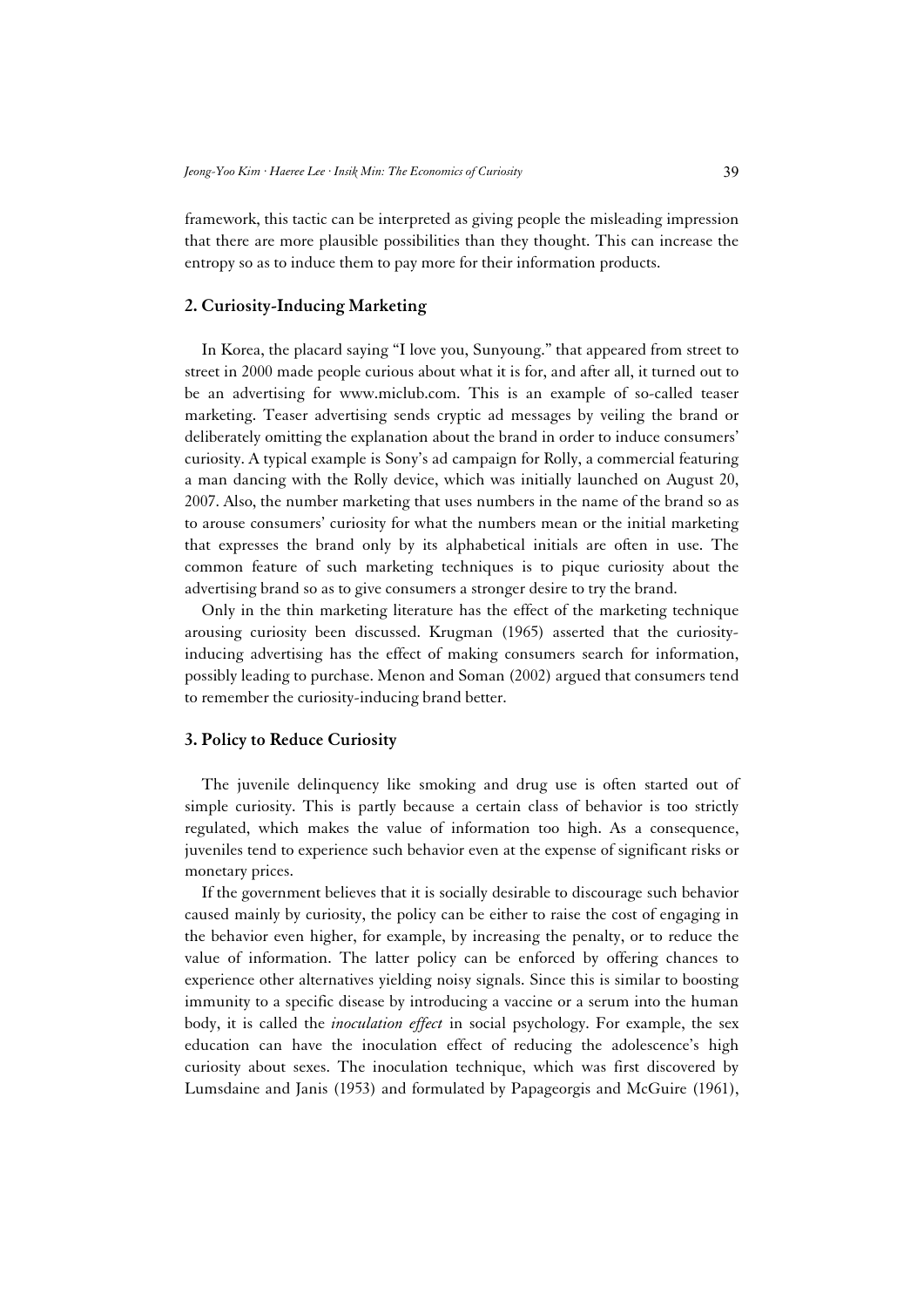can be also effective in preventing adolescent smoking. McAlister *et al.* (1980) reports that middle schools which offer the class of teaching the good sides and bad sides of smoking has much lower smoking rates than those schools which do not.

# **VI. Relation with the Expected Utility Theory**

Measuring the value of information has been studied by many authors including Kelly (1956), Bellman and Kalaba (1957), Marschak (1959), La Valle (1968), Hirshleifer (1971) and Arrow (1972) etc.

To the best of our knowledge, all of them measure the value of information in terms of the difference between the maximum expected payoffs resulting from the decision maker's optimal decision when he is informed of the information and not. So, their models all implicitly assume that the decision maker attaches some value to the information to the extent that it increases its expected payoff, implying that their measure of the value of information is based on the expected utility theory. In our model, however, an individual gets the value of the information not because it helps him make a better decision thereby increasing his expected utility, but because he enjoys acquiring the information itself.

We will take Arrow's model to elucidate the contrast. Arrow considers an individual who bets on the occurrence of states of nature. As before, let  $p_i$  be the prior probability that  $X = x_i$  for  $i = 1, ..., n$ , and  $a_i$  be the amount bet on the occurrence of state *i*. Also, let  $u(x)$  be his utility function where x is his monetary income. Assume that he invests all his resources which is equal to 1. The individual will then face the problem:

$$
\max_{a_i} \sum_i p_i u(a_i x_i)
$$
  
s.t. 
$$
\sum_i a_i = 1.
$$

If we assume  $u(x) = \log x$ , the optimal bet is  $a_i^* = p_i$  and thus the maximized utility is  $U_0 = \sum_i p_i \log p_i + \sum_i p_i \log x_i$ . On the other hand, if he can get to know the state of world, for example, by installing (purchasing) an information generator which shows a perfect signal, he can bet all his resources on the true value. This will yield him the utility of  $\log x_i$ , thus his expected utility is  $U_i = \sum_i p_i \log x_i$ . Therefore, the value of the information (signal) is

$$
\Delta = U_1 - U_0 = -\sum_i p_i \log p_i = H(X).
$$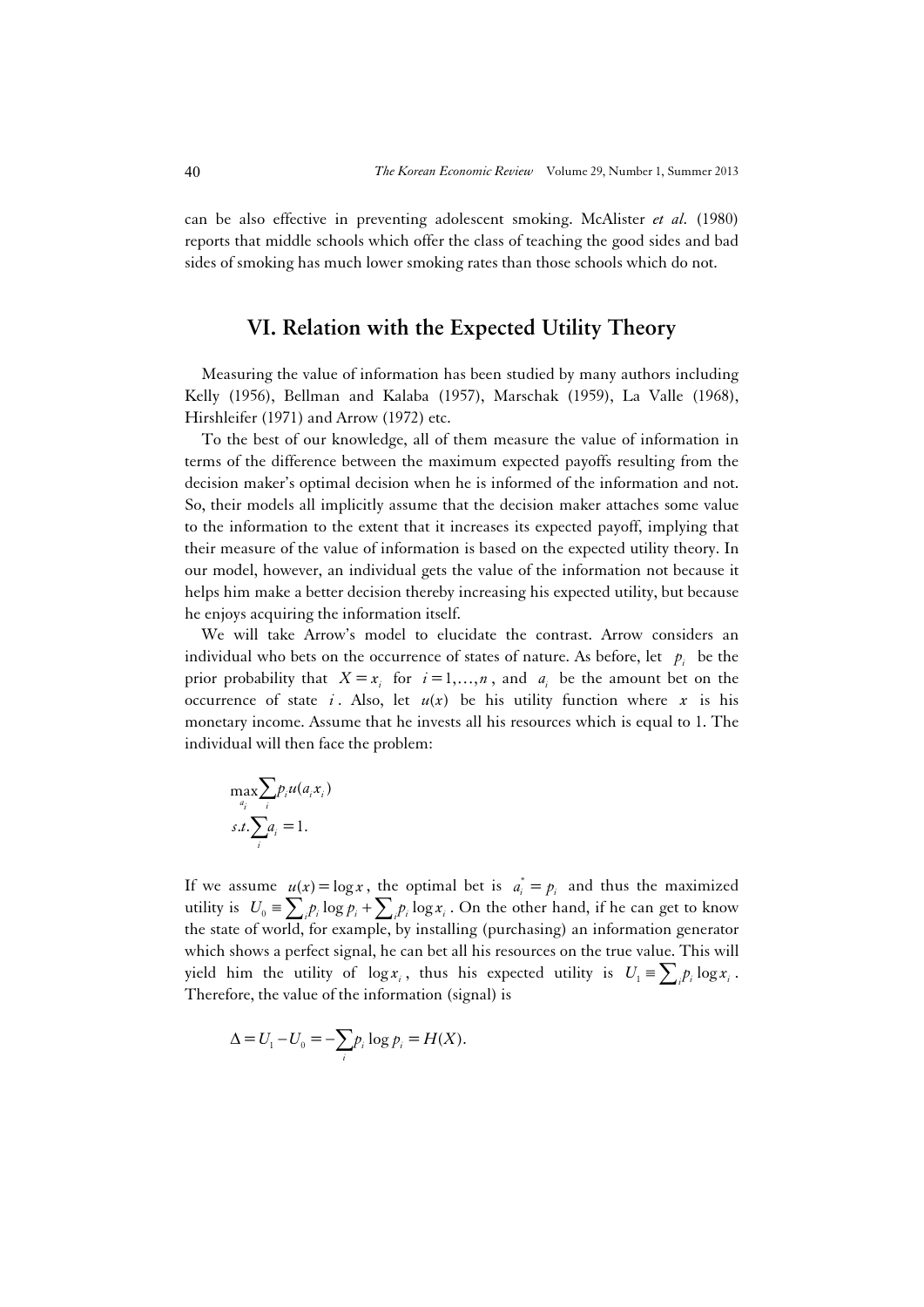Note that Arrow's interpretation of  $H(X)$  as the value of information is possible only under the assumption that the utility function is logarithmic, while our interpretation requires no such assumption.

Since we empirically confirmed that people get direct utility from information which is not captued in the expected utility theory, we argue that the proper form of the utility function under uncertainty should be modified, and furthermore, we propose the following generalized expected utility function;

$$
U(X) = \sum_{i=1}^{n} p_i u(x_i) + k \sum_{i=1}^{n} p_i \log p_i.
$$
 (3)

The first term is the indirect utility from information and the second term is the direct utility from information (disutility from lack of information).<sup>28</sup> Note that the proposed utility function *cannot be unique up to affine transformations*.

# **VII. Conclusion**

In this paper, we defined curiosity in terms of information entropy by Shannon and empirically showed that people have curiosity in the sense that they get direct utility from information contrary to the expected utility theory. We also interpreted Shannon constant as a degree of personal curiosity and proposed a measure of individual curiosity which is the individual's willingness-to-pay to obtain information. This measure is methodologically distinguished from various measures developed in psychology which rely on pencil-and-paper questionnaires. Moreover, we show that this method of measuring the individual curiosity level in terms of his willingness-to-pay is more informative than particularly IPI curiosity measure used in psychology in the sense that the distribution is more disperse. However, we think that our measure is still not completely satisfactory in the sense that the concept implicitly assumes that all individuals have the same utility from money. If it is not the case, we cannot say that an individual who is willing to pay 100 won for some information is more curious than another who is willing to pay 50 won. Thus, in this case, WTP cannot be a proper measure of curiosity and we need more refined method. One possible alternative method without resorting to some value intermediary such as money would be to use fMRI to compare the image

<sup>&</sup>lt;sup>28</sup> Some authors, for example, Hofbauer and Sandholm (2007), also used the entropy function to characterize the best response dynamics in the perturbed payoff environment. Although (boundedly rational) agents use a similar form of payoff incorporating the entropy term to the form given in (3) in their paper, the role of the entropy is entirely different. In our model, a decision-maker can control the entropy (uncertainty) by obtaining some information, while the entropy level is exogenously given in their model. Entropy is just a representation of perturbation (disorder) in payoffs in their model.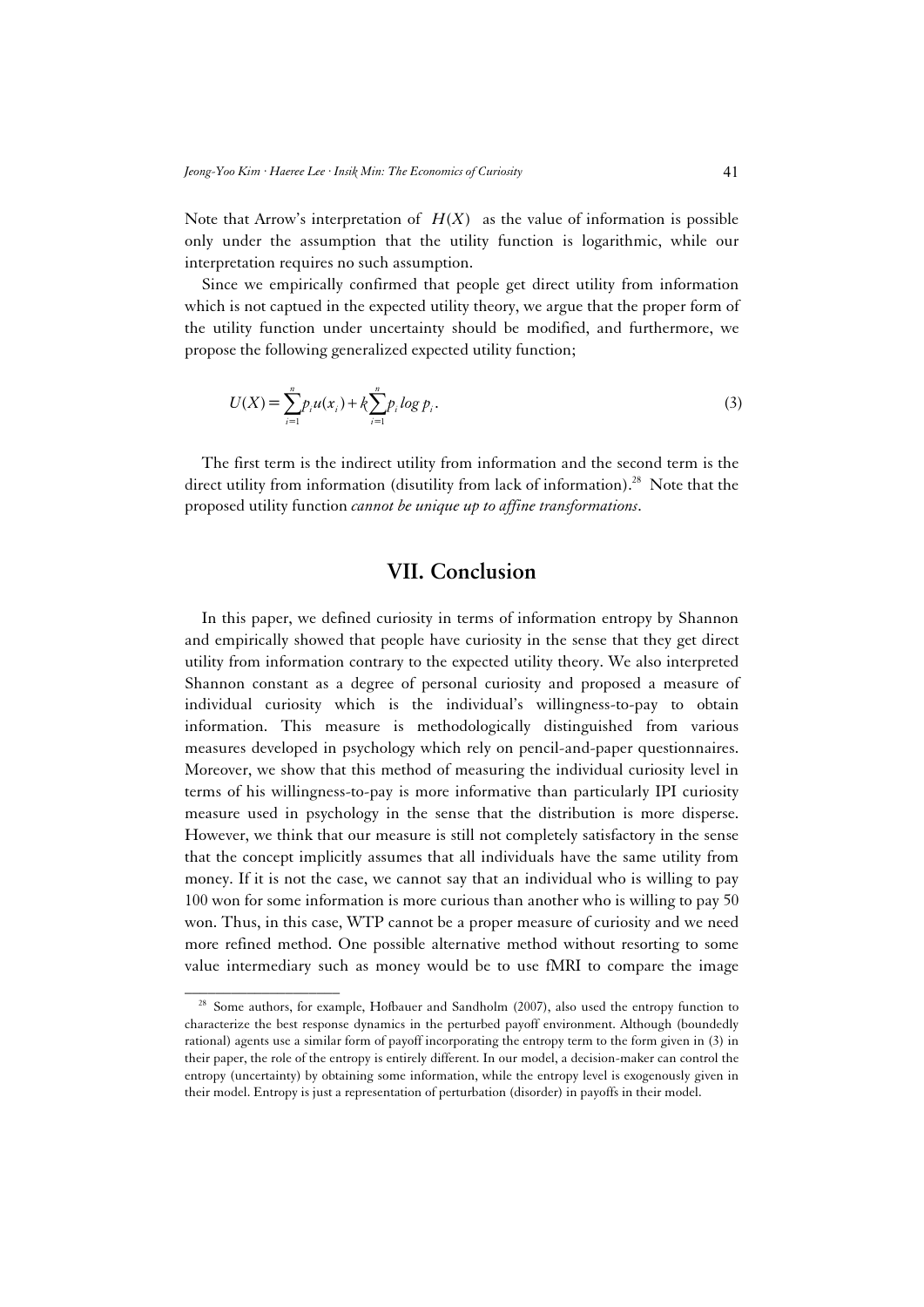reflecting the individual's utility level directly. We will take up this approach in a different paper.

Although all the concepts offered in this paper are rudimentary and need to be further refined, we believe that the overall perspective should deserve attention and that it can be fruitfully applied to many economic situations. We look forward to future research along this line.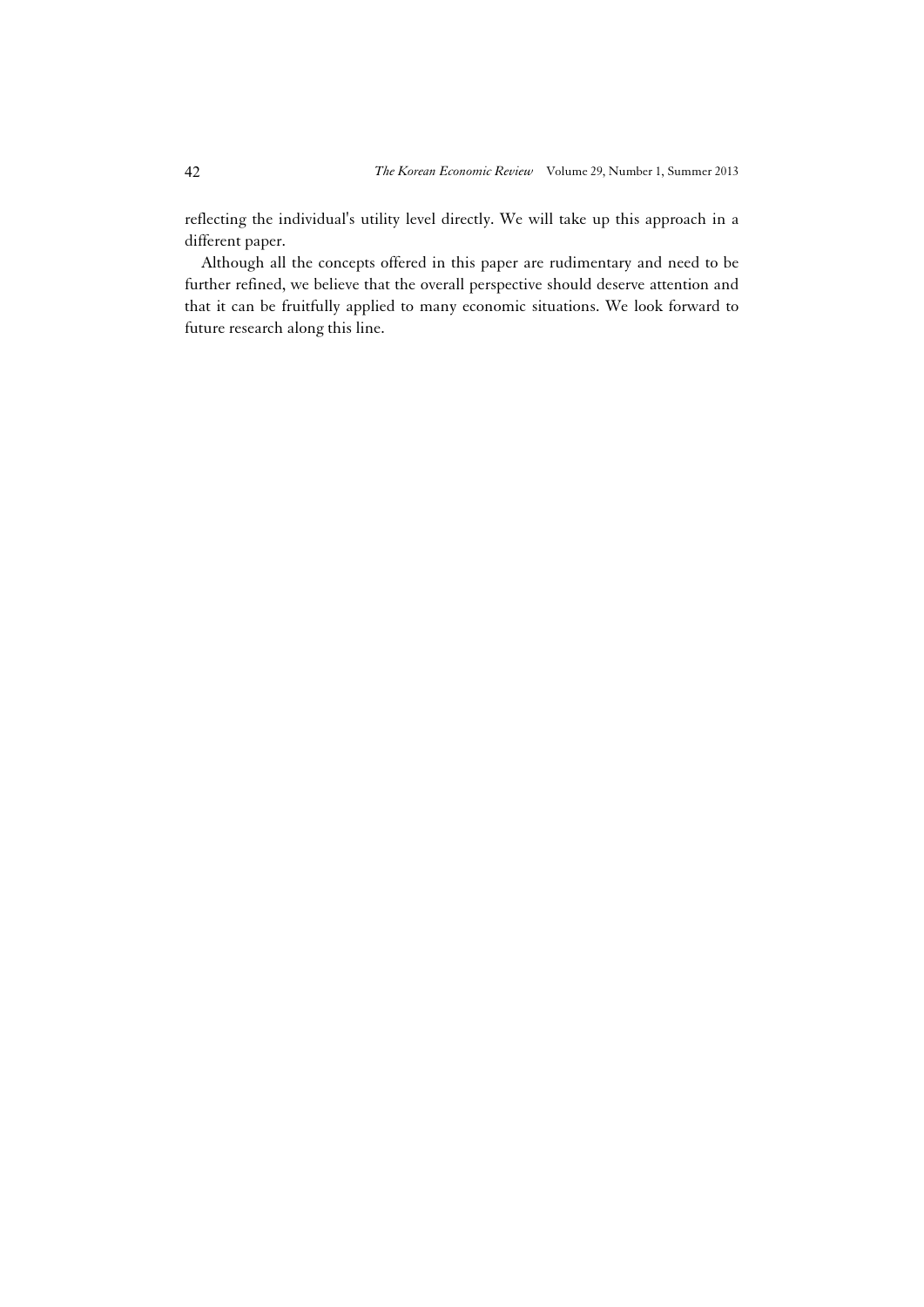### **References**

- Arrow, K. (1972), The Amount and Demand for Information, In McGuire C. B. and R. Radner (ed.), *Decision and Organization: A Volume in Honor of Jacob Marschak*, (North-Holland, Armsterdam).
- Bellman, R. E. and R. Kalaba (1957), "Dynamic Programming and Statistical Communication Theory," *Proceedings of the National Academy of Sciences*, 43, 749-751.
- Blackwell, D. (1951), The Comparison of Experiments, In Neyman J.(ed.), *Proceedings of the Second Berkeley Symposium on Mathematical Statistics and Probability*, 93-102.
- Burt, C. (1963), "Is Intelligence Distributed Normally?," *The British Journal of Statistical Psychology*, 16, 175-190.
- Byun, D.-K. (2003), South Korea: Women Smokers Start Habit Out of Curiosity, In *The Korea Times*, August 29.
- Condry, J. (1977), "Enemies of Exploration: Self-Initiated Versus Other-Initiated Learning," *Journal of Personality and Social Psychology*, 35, 459-477.
- Fidler, A., van Oers K., Drent, P. J., Kuhn, S., Mueller, J. C. and Kempenaers, B. (2007), Drd4 Gene Polymorphisms are Associated with Personality Variation in a Passerin Bird, Proceedings of the Royal Society London B 274, 1685-1691.
- Fischbacher, U. (2007), z-Tree: Zurich Toolbox for Ready-Made Economic Experiments: Experimental Economics, 10, 171-178.
- Giambra, LM, Camp, CJ and Grodsky, A. (1992), Curiosity and Stimulation Seeking Across the Adult Life Span: Cross-Sectional and 6- and 8- Year Longitudinal Findings, Psychological Aging 7, 150-157.
- Green, D. (1985), The Phenomenon of Drug Abuse: Its Characteristics in Adolescence and the Role of the Family in Coping with the Problem. In Ziv A. (ed.), *The Unusual Age*, (Tel Aviv: Papyrus). 258-304.
- Hebb, D. O. (1955), Drives and the C.N.S. (Conceptual Nervous System), Psychological Review, 62, 243-254.
- Hirshleifer, J. (1971), "The Private and Social Value of Information and Reward to Inventive Activity," *American Economic Review*, 61, 561-574.
- Hofbauer J. and Sandholm, W. (2007), "Evolution in Games with Randomly Disturbed Payoffs," *Journal of Economic Theory*, 132, 47-69.
- James, W. (1950), Principles of Psychology, Vol. 2, New York: Holt [Originally published 1890].
- Kelly, J.L. Jr. (1956), "A New Interpretation of Information Rate," *Bell System Technical Journal*, 35, 917-926.
- Kreitler, S., Zigler, E. and Kreitler, H. (1974), "The Complexity of Complexity," *Human Development*, 17, 54-73.
- Krugman, H. (1965), "The Impact of Television Advertising: Learning without Involvement," *Public Opinion Quarterly*, 29, 349-356.
- La Valle, I. H. (1968), "On Cash Equivalents and Information Evaluation in Decisions under Uncertainty, Parts I, II and III," *Journal of the American Statistical Association*, 63,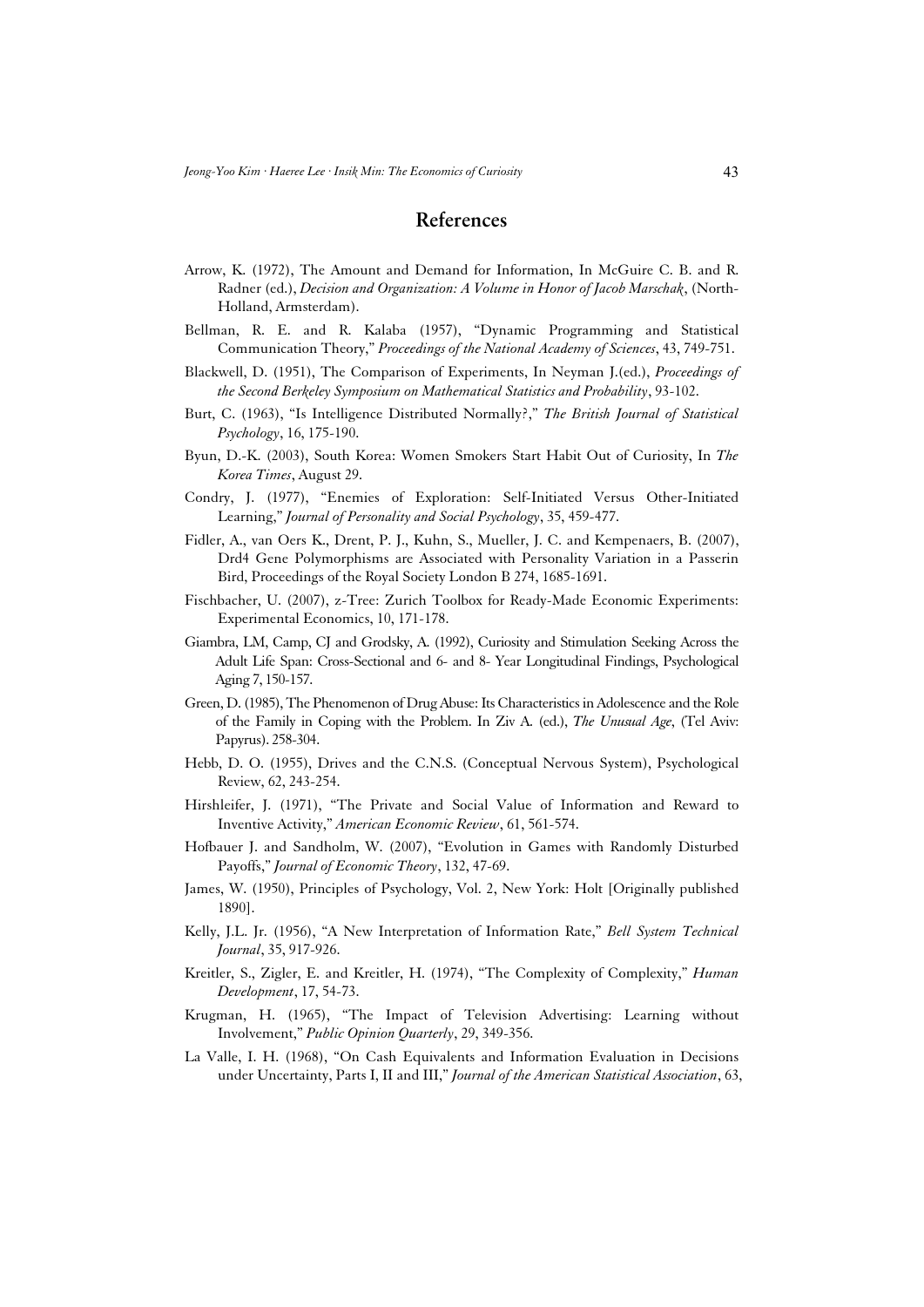252-290.

- Leonardelli, G., Hermann, A., Lynch M., and Arkin R. (2003), "The Shape of Selfevaluation: Implicit Theories of Intelligence and Judgments of Intellectual Ability," *Journal of Research in Personality*, 37, 141-168.
- Litman, J. (2005), "Curiosity and the Pleasures of Learning: Wanting and Liking New Information," *Cognition and Emotion*, 19, 793-814.
- Litman, J. and Spielberger, C. D. (2003), "Measuring Epistemic Curiosity and its Deversive and Specific Components," *Journal of Personality Assessment*, 80, 75-86.
- Loewenstein, G. (1994), "The Psychology of Curiosity: A Review and Reinterpretation," *Psychological Bulletin*, 116, 75-98.
- Lumsdaine, A. A., and Janis, I. L. (1953), "Resistance to 'Counterpropaganda' Produced by One-Sided and Two-Sided 'Propaganda' Presentations," *Public Opinion Quarterly*, 17, 311-318.
- Marschak, J. (1959), "Remarks on the Economics of Information, Contributions to Scientific Research in Management," *Western Data Processing Center*, University of California, Los Angeles, 79-98.
- Marschak, J. and Miyasawa, K. (1968), "Economic Comparability of Information Systems," *International Economic Review*, 9, 137-174.
- McAlister, A., Perry, C., Killen, J., Slinkard, L. A. and Maccoby N. (1980), "Pilot Study of Smoking, Alcohol and Drug Abuse Prevention," *American Journal of Public Health*, 70, 719-721.
- Menon, S. and Soman, D. (2002), "Managing the Power of Curiosity for Effective Web Advertising Strategies," *Journal of Advertising*, 31, 1-14.
- Mizner, G. L., Barter, J. T., and Werme, P. H. (1970), "Patterns of Drug Use among College Students: A Preliminary Report," *American Journal of Psychiatry*, 127, 15-2.
- Naylor, F. D. (1981), "A State-Trait Curiosity Inventory," *Australian Psychologist*, 16, 172- 183.
- Ormian, H. (1975), Adolescence: Portfolio of Chapters for Perusal, Tel Aviv: Otzar Hamore. (Hebrew)
- Papageorgis, D. and McGuire, W. J. (1961), "The Generality of Immunity to Persuasion Produced by Pre-exposure to Weakened Counterarguments," *Journal of Abnormal and Social Psychology*, 62, 475-481.
- Pearson, P. H. (1970), "Relationships between Global and Specific Measures of Novelty Seeking," *Journal of Consulting and Clinical Psychology*, 34, 199-204.
- Saxe, R. M. and Stollak, G. R. (1971), "Curiosity and Parent-Child Relationship," *Child Development*, 45, 892-907.
- Schrödinger, E. (1944), What is Life? The Physical Aspect of the Living Cell, Cambridge University Press: U.K.
- Shannon, C. E. (1948), "A Mathematical Theory of Communication," *The Bell System Technical Journal*, 27, 379-425.
- Singer, J. L. and Antrobus, J. S. (1970), Manual for the Imaginal Processes Inventory, Educational Testing Service: Princeton, New Jersey.
- Vidler D. C. and Rawan, H. R. (1983), Curiosity and Exploration: Theories and Results,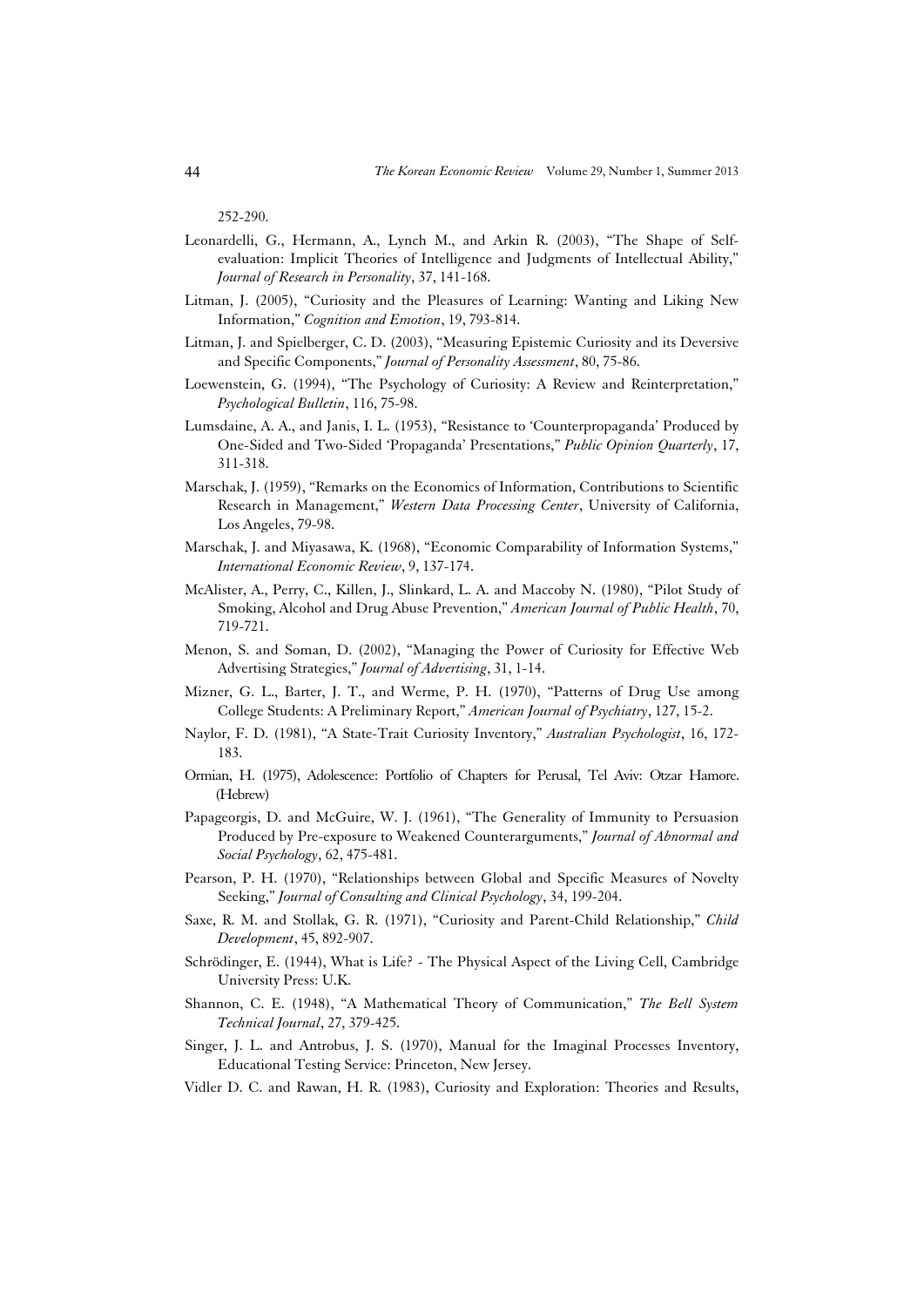Academic Press: New York.

- Wohlwill, J. F. (1981), "A Conceptual Analysis of Exploratory Behavior," In *Advances in Intrinsic Motivation and Aesthetics*, (New York: Plenum Press).
- Zuckerman, M. (1979), Sensation Seeking: Beyond the Optimal Level of Arousal, Cambridge University Press: New York.

\_\_\_\_\_\_\_\_\_\_\_\_ (1994), Behavioral Expressions and Biosocial Bases of Sensation Seeking, Erlbaum: New York.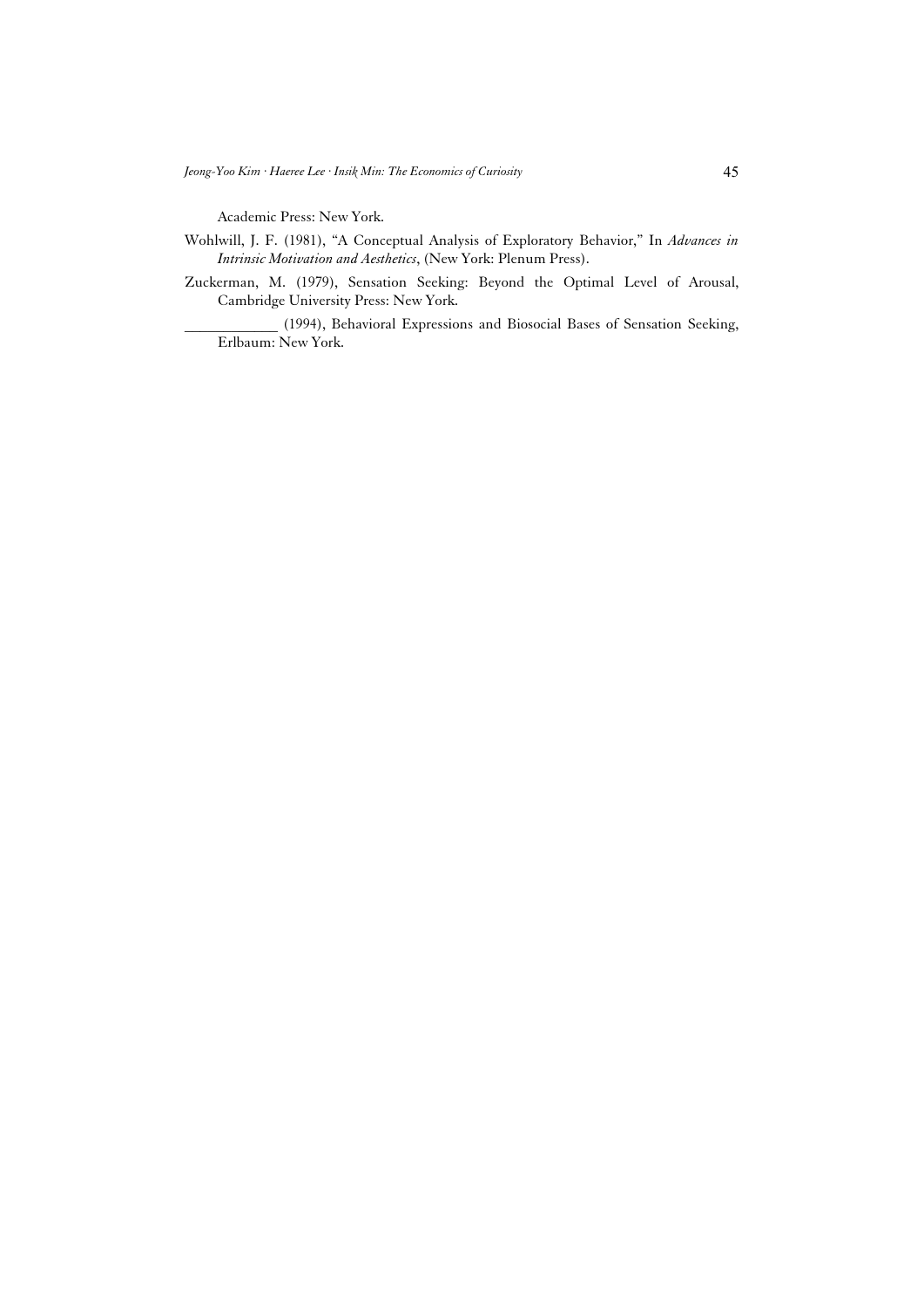## **Appendix A**

Oct 8, 2008

### **Instructions**

This experiment is about decision making in Economics, sponsored by the Korea Research Foundation. Everyone who participates in the experiment will be provided with a show up fee of 15,000 won and additionally with an initial endowment of 3,000 won. The final payment will depend on your choice of decision making in the experiment.

The experiment is divided into two parts, the first part is the "main experiment", and the second is the "questionnaire".

The main experiment is a composition of 40 problems. After reading each problem, it is requested to type in the answer, but if you do not know the answer for the problem type in "do not know". Do not type any spaces between the answer, and if you make the wrong answer do not try again and just type in "do not know". If you know the right answer, you will be automatically going to the next stage, but if you do not know the answer in part A, you will be seeing the following in the monitor 1) Not interested in the answer 2) Would like to know the answer. In part A, if you click 2), then 100 won will be subtracted from the initial endowment which has been given in the beginning period. Thus, 100 won would be the information cost for knowing the answer of the question. If you do not know the answer in part B, you will be seeing 1) Not interested in the answer 2) Would like to look at the hint. If you choose 2), then you would be provided with 2 hints, and 50 won will be subtracted from the initial endowment. (The experiment recommends each problem has the time limit of 15 seconds, although this is a recommendation, it is allowed to go over the time limit.)

After the 40 questions, the experiment will continue with the second part: the questionnaire. Also by using the same computer, the questionnaire has 20 questions. You are requested to choose the most appropriate answer for each specified question. This questionnaire will not give any influence in your final payment. It is just a simple questionnaire.

After finishing the main experiment and the questionnaire, and after getting the permission from the instructor, you are allowed to leave the room.

The payment will be made tomorrow (Oct 9) from 6:00 to 7:30 in the Political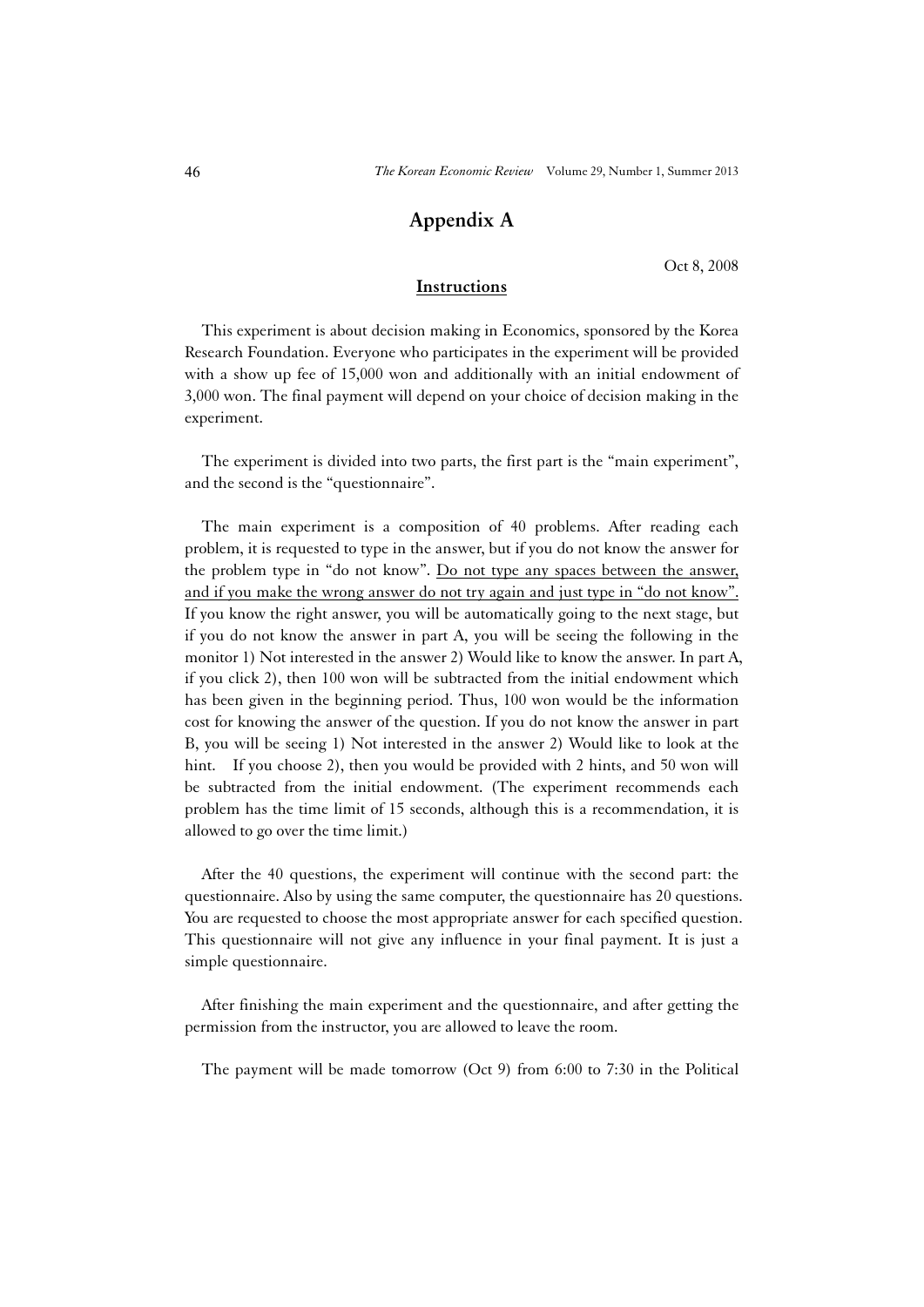Science department unit 301. **If you cannot make it to the time above, please give me an email or a call. To get the final payment, it is essential for you to know the your computer's number, please write down the computer's number below, and hand in this paper to get the final payment.** 

**Computer Number** 

### **Rules**

- 1. Need to answer all the questions that are in the experiment
- 2. Cannot discuss or talk with other experimenters until the end of the experiment
- 3. If you have a question, ask before the experiment starts, and if you do not you may start the experiment.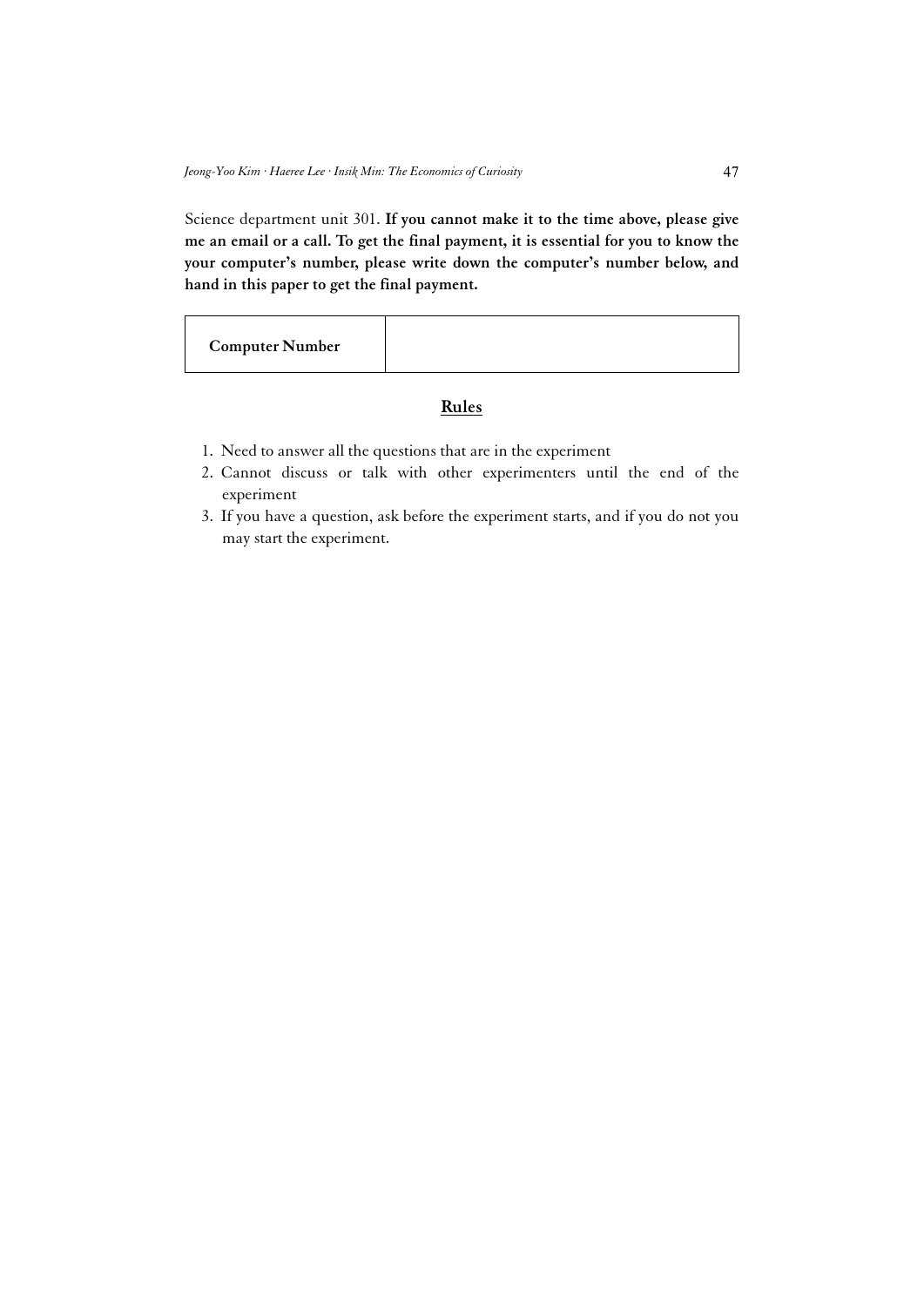## **Appendix B**

#### **Questions**

### **Part A**

1. Who is the South Korean soccer player to make a first goal in the World Cup? [person]

Answer: Park Chang Sun

- 2. How many Japanese Nobel Laureates are there? [person] Answer: 12 people
- 3. Which country has the longest life expectancy? [object] Answer: Andorra
- 4. What does "yahoo" mean in the novel "Gulliver's Travel"? [object] Answer: Human
- 5. What is the most important invention in human history that The Independent published in the United Kingdom had chosen? [object] Answer: Abacus
- 6. In which Olympiad did the South Korean soccer team made the first victory? [person]

Answer: 1948 London Olympiad against Mexico 5:3

- 7. How many moons does the Mars have? [object] Answer: 2
- 8. Which is the oldest corporation in South Korea? [object] Answer: Dusan or DongWha (1896)
- 9. What is the last state of the United States? [object] Answer: Hawaii
- 10. Where is blood made in the human body? [object] Answer: Inside the human bones
- 11. Who is the first South Korean athlete to win the first gold medal in Olympiads? [person]

Answer: Yang Jung Mo

- 12. Which is the highest mountain in Korea after Baek Du San? [object] Kwan Mo Bong (2540 meters)
- 13. What is the highest located capital in the world? [object] La Paz
- 14. Which capital has the most population? [object] Answer: Tokyo
- 15. What is the occupation of the Einstein's son? [person] Answer: Professor of University of California, Berkeley
- 16. Who is the first comedian to perform in Sejong Center for the Performing Arts?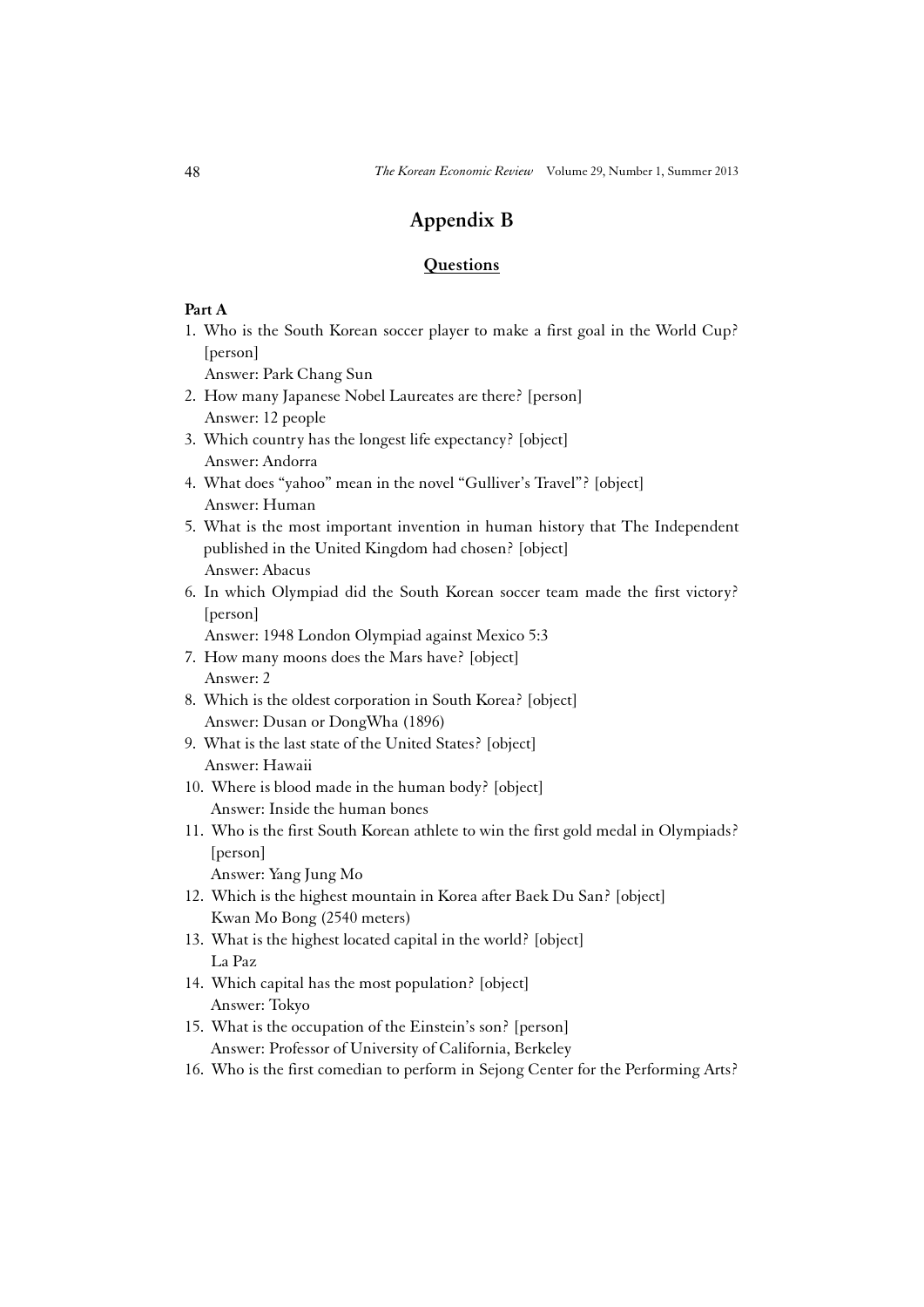[person]

Answer: Lee Joo Il

- 17. Who is the first prosecutor in Korea? [person] Answer: Lee Joon
- 18. Who is the famous son of Seo Dong Yo? [person] Answer: King EuJa
- 19. Who is the first person to discover the existence of the irrational number? [person]

Answer: Hippasus

20. What is the family name that comes from the Royal family of BaekJe Dynasty? [person]

Answer: Booyeo Seo

### **Part B**

- 1. How long will it take to Mars by using the current technology? [object] Answer: 10months / Hint: a 3 months  $\bigcirc$  10 months
- 2. Who is the soccer player who made a goal in the Barcelona Olympic preliminary match against Japan? [person]
	- Answer: Kim Byung Soo / Hint: ⓐ Noh Jung Yoon ⓑ Kim Byung Soo
- 3. Which company has the most revenues in the world? [object] Answer: Wal-mart / Hint: @ MS  $\circled{b}$  Wal-mart
- 4. Which country has the highest per capita GDP? [object] Answer: Luxemburg / Hint: ⓐ Luxemburg ⓑ Sweden
- 5. Who is the baseball player who is a Korean resident in Japan to win the first "Perfect Game" in the Japanese Professional League Baseball? [person] Answer: Lee Pal Yong / Hint: @ Kaneda (b) Lee Pal Yong
- 6. What is the name of the automobile first made in South Korea ( in 1955)? [object]

Answer: Sibal / Hint: @ Saenara (b) Sibal

- 7. Which country has the shortest life expectancy? [object] Answer: Swaziland in Africa / Hint: @ Ethiopia  $\textcircled{b}$  Swaziland
- 8. Who has the highest batting average in the Korean Major League Baseball? [person]

Answer: Baek In Cheon (.335) / Hint: @ Chang Hyo Jo  $\circledD$  Baek In Cheon

9. What is the most important invention that scientists have chosen over the past 2000 years? [object]

Answer: Glasses / Hint: ⓐ Automobile ⓑ Glasses

10. What university did Park Kun Hae's sister Part Kun Rung graduate? [person] Answer: College of Music, Seoul National Unversity / Hint: ⓐ Seoul National University ⓑ Ewha Women's University